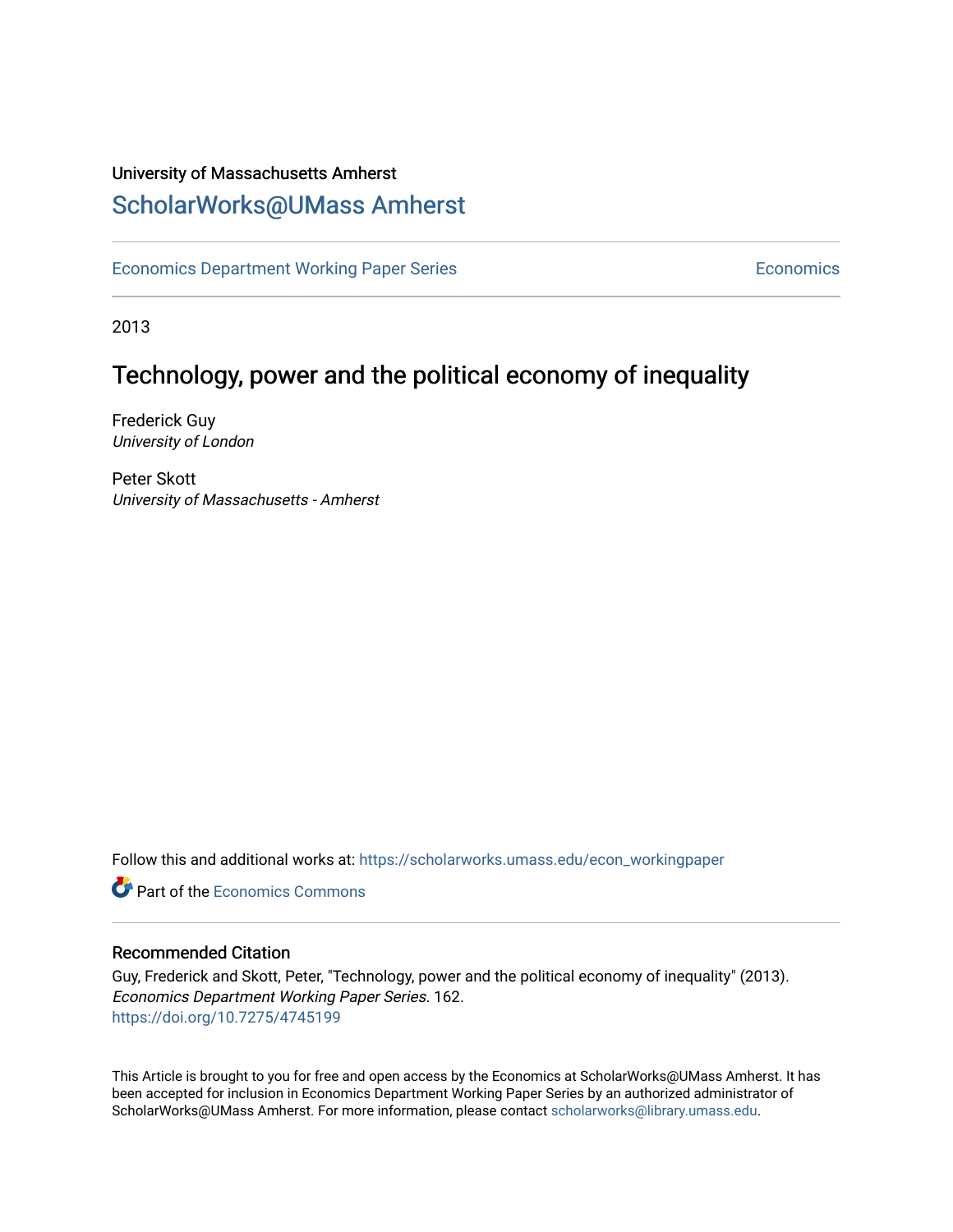# **DEPARTMENT OF ECONOMICS**

**Working Paper**

## **Technology, power and the political economy of inequality**

by

Frederick Guy and Peter Skott

Working Paper 2013-09



## **UNIVERSITY OF MASSACHUSETTS AMHERST**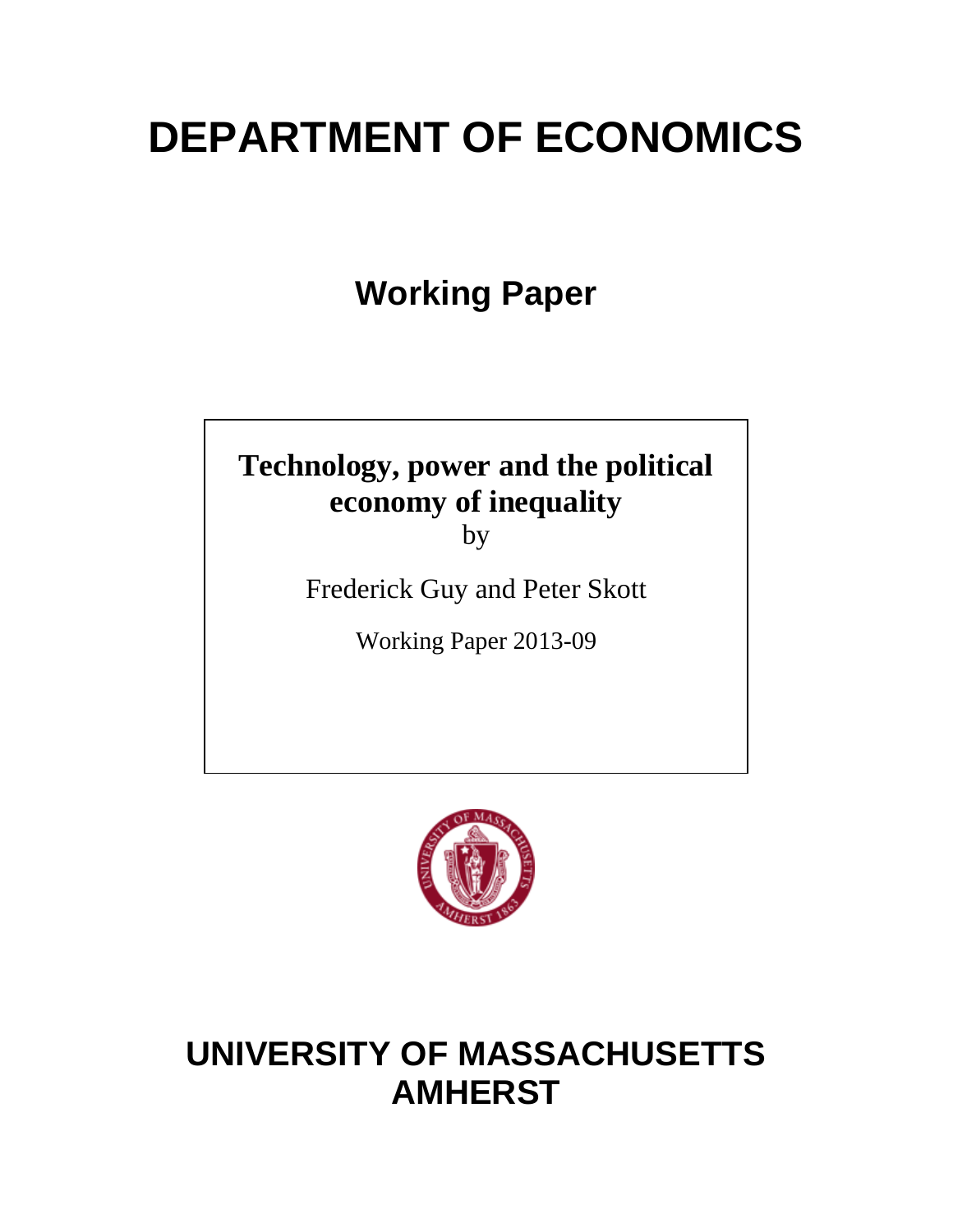**Technology, power and the political economy of inequality**

 $$ **Frederick Guy<sup>1</sup> and Peter Skott<sup>2</sup>**

#### **July 2013**

#### **Abstract:**

Technology can affect the distribution of income directly via its influence on both the bargaining power of different parties and the marginal product of different factors of production. This paper focuses mainly on the first route. The role of power is transparent in the case of medieval choke points but modern network technologies have similar features. There is also substantial evidence ‐‐ from truckers and retail clerks to CEOs -- that power affects the determination of wages. But power relations inevitably have institutional dimensions; regulatory frameworks influence industry structures and the market power of large companies as well as the parameters that determine the earnings of different groups of workers. The institutional framework is arrived at through complex social and political processes; technology, however, may exert some influence on the course of those processes.

JEL classification: O33, J31

Key words: Power biased technological change, network technologies, increasing returns, winner‐ takes‐all, efficiency wage, Fordism, information technology, Great Compression.

<sup>1</sup> Department of Management, Birkbeck, University of London, Malet St, London WC1E 7HX, UK; f.guy@bbk.ac.uk

<sup>&</sup>lt;sup>2</sup> Department of Economics, University of Massachusetts, Amherst, MA 01003, USA and Aalborg University, Denmark; pskott@econs.umass.edu.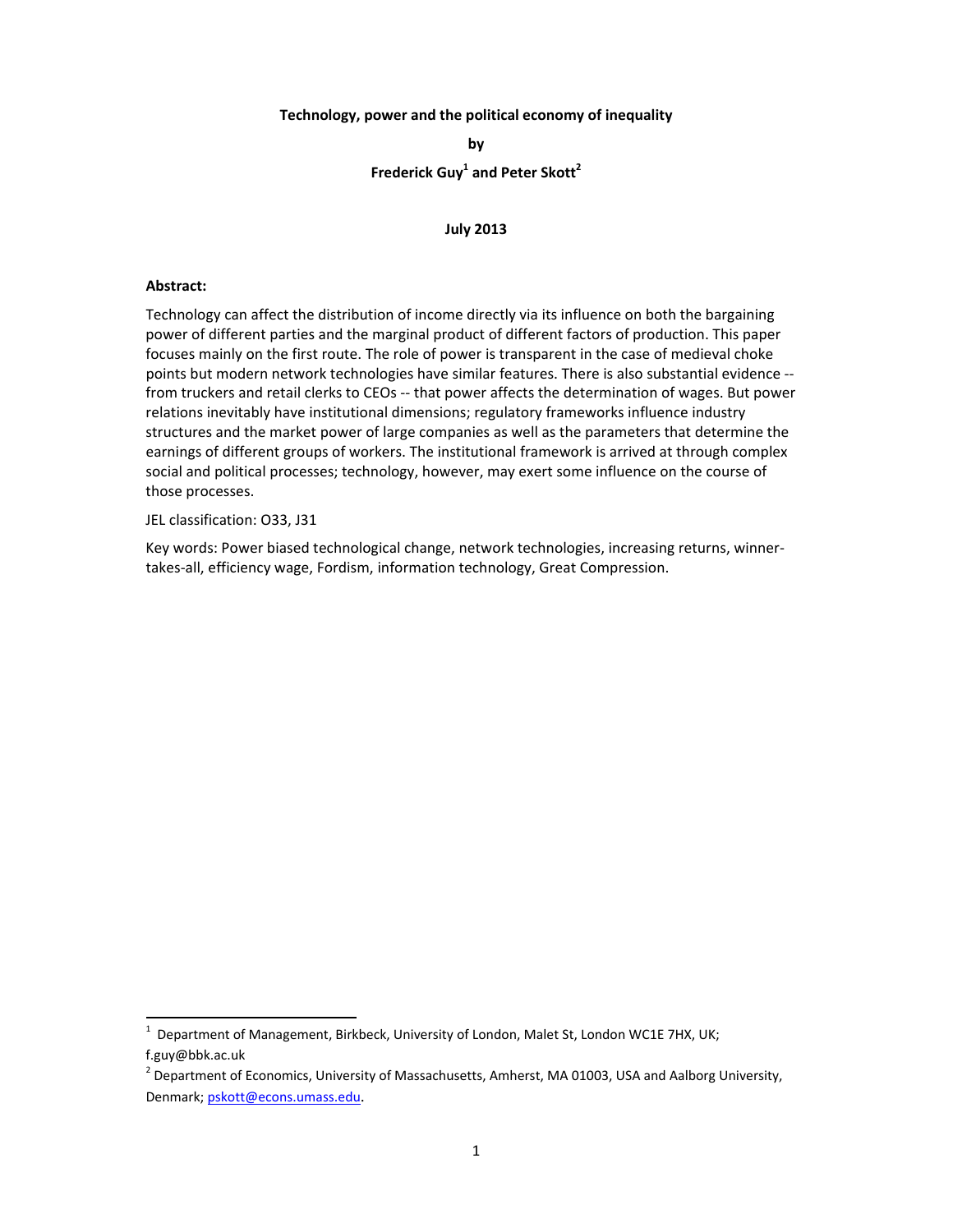#### **1. Introduction**

Changes in the distribution of income or wealth can be attributed to political choice and institutional change, to technological change and its effects on market outcomes, or to a combination of the two. Some economists emphasize the political/institutional story, others the technology/market one.

In most developed countries, the inequality of income fell markedly sometime around 1940: this was the 'Great Compression'. Inequality began to rise again around 1980: we can call this the neoliberal period. Both the onset of the Great Compression, and its end in the neoliberal period, are marked by institutional sea changes, roughly contemporaneous – though by no means uniform ‐ across developed capitalist countries. Levy and Temin (2007), focusing on the US case, point to a combination of collective bargaining institutions, progressive taxation, and a high minimum wage in the postwar era, followed by reversals in all of these areas at the onset of the neoliberal period. Alvaredo et al (2013) offer a similar list of institutional changes to explain the same pattern across a range of countries: the reduction in top income tax rates; the reduced influence of trade unions and other bargaining institutions in the labor market.<sup>3</sup> Others have noted the contribution of financial regulation and deregulation, or the monopolies afforded by intellectual property rights.

Other theories attribute changes in distribution primarily to technological, rather than institutional, change. The theory of skill‐biased technological change (SBTC) views increasing inequality as a reflection of changes in demand for, and supply of, skills (e.g. Goldin and Katz 2008 and Autor et al. 2008). Technology and market forces are at the centre of this story; institutional elements enter mainly insofar as they affect supply or demand. We have argued that a more plausible link between technology and lasting changes in the distribution of income is found in the many ways in which technology can affect the relative bargaining power of different parties – we call this *power biased technological change* (Guy and Skott 2008)

These institutional and technological explanations for changes in (in)equality should not be seen as mutually exclusive. Moreover, they should not be seen as independent: 'technological' effects on outcomes, in both labour markets and product markets, are politically and institutionally contingent; institutions and the politics of institutional change are, in turn, influenced by changes in technology. Our purpose here is to outline important technological and political/institutional explanations of distributional outcomes, and to show how they interact.

 $3$  To this they add the growth in the share of capital income relative to earned (labour) income and, in the case of the United States, an unexplained strengthening of the correlation between the earned and capital income of individuals. These last changes are not themselves institutional changes, but they may be driven to a large extent by the combination of reduced effective tax rates on both high incomes and inherited wealth, and the reduced bargaining power of workers.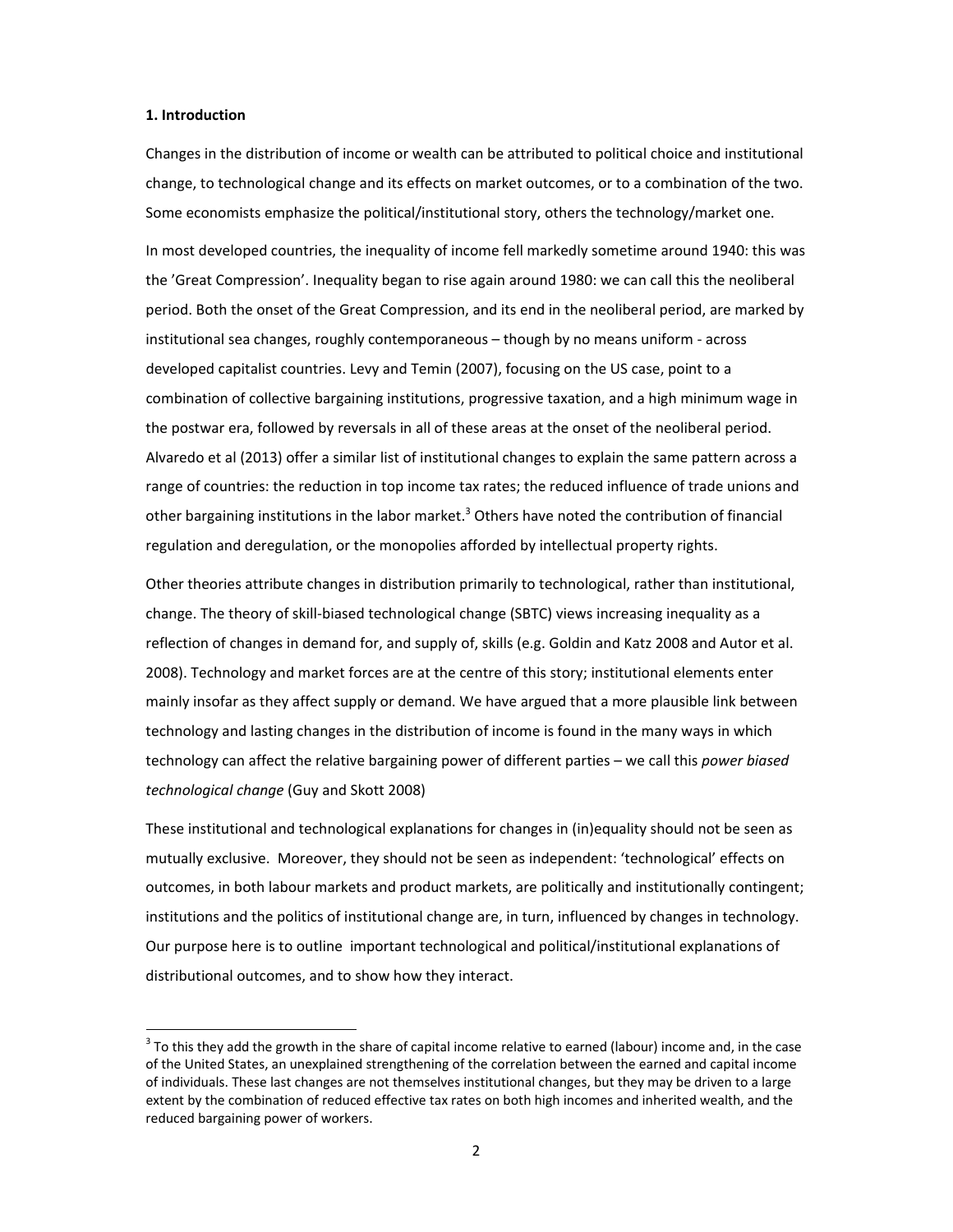#### **2. Technology and power**

#### **2.1 Choke points and rent**

We begin with a simple example. Historically, the trade route between the Baltic region, including the lands that we know now as Poland, Latvia and Lithuania, and the growing economies of Europe's Atlantic seaboard went through the narrow straits of Øresund (The Sound). Between 1429 and 1857, the Danish crown earned its living by exacting tolls – 'Sound Dues' ‐‐ from ships carrying cargoes through the strait (Gøbel 2010). The collection was enforced from a fortress located at Helsingør (Hamlet's Elsinore) at the narrowest point of Øresund. By the time the practice was ended ‐ in return for an indemnity from other trading nations, a deal secured under threat of action by Britain's Royal Navy ‐ new technologies and investments had already undermined the grip of the Danish crown on the trade in grain and other raw commodities: steamships and railways combined to lower the cost of getting grain from the American interior to Europe; soon railways and the capture by Germany in 1864 of the Eiderkanal, a canal route that previously had been controlled by Denmark, also offered alternative routes between Baltic and Atlantic.

That the action of Denmark's kings affected income distribution should be obvious: their own income was increased, and this came at the expense of both producers and consumers. The kings' ability to exact this payment reflects a strong bargaining position, though that may seem an anodyne term for the choice offered to passing ships by the guns of the fortress. But the bargaining power was determined not just by guns. The technological options of the period made shipment from the Baltic via Øresund (or alternative routes also controlled by Denmark) decisively the lowest cost means of getting grain, timber and other commodities to the Atlantic coast of Europe. Without this cost advantage, control of the straits would not have benefited the Danish kings. Similar stories can be told about tolls on Europe's rivers, including the Rhine. Indeed, the term robber baron – now used in relation to late 19<sup>th</sup> century industrialists (Josephson 1934) – originally denoted noblemen who used their control of a choke point to charge excessive tolls.

A robber baron's choke point allows the appropriation of *rent*, which we define as follows. A good or service is produced using factors of production – labour, capital, and natural resources. Some minimum aggregate factor payment (combined wages, profits and interest, and payments to the owners of the natural resource) is necessary to bring the factors to market and thus to produce the good or service (the product). There is a rent if the income that results from the sale of the product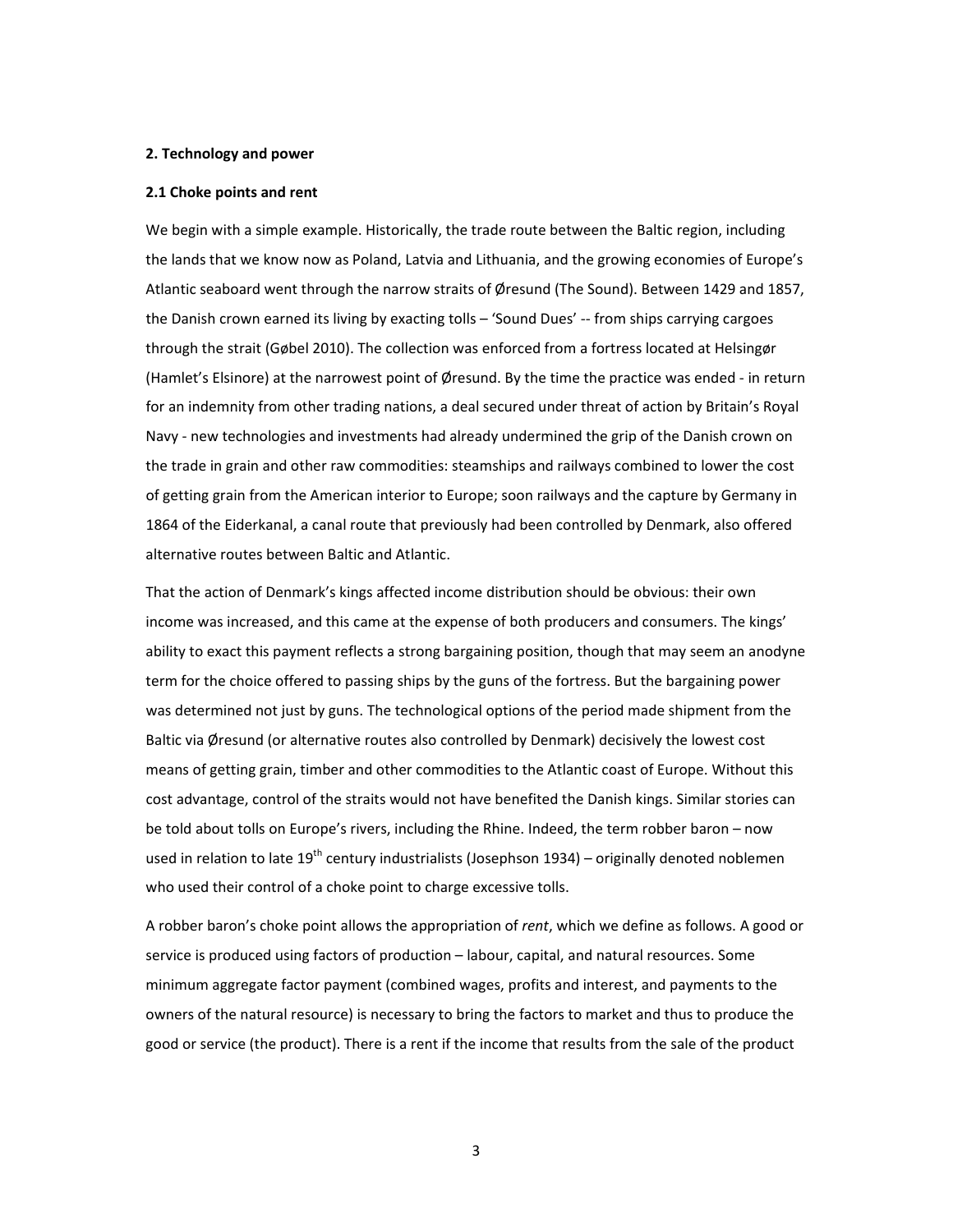is greater than the minimum aggregate payment to all factors; the rent, or surplus, will be divided up in some way between the various factors.<sup>4</sup>

#### **2.2 Technology and monopoly**

A robber baron's control of a choke point is also an example of *monopoly.* Calling it a monopoly carries no implication that the monopolist's power is absolute: using the Øresund example, there were alternatives to using the straits, but they were more costly and the cost difference gave the king power to extract rent. In this spirit, we use the term monopoly power interchangeably with market power, where the degree of an agent's market power is seen in its ability to choose the price it can charge. The increase in prices raises the monopolist's share of income and reduces the real incomes – incomes stated in terms of purchasing power ‐ of the monopolist's customers.

In general the presence of market power and rents makes the distribution of income less equal; Commanor and Smiley (1975) find this to be the case for changes in market power and the distribution of wealth in the US. We will see below, however, that a similar analysis of choke points and rent appropriation sometimes applies not to robber barons or monopoly capitalists, but to workers, in which case it can produce a distribution of income which is more, not less, equal.

#### *Sunk costs and increasing returns*

The economic analysis of monopoly sees many instances as technologically determined: barriers to entry and the ability of a monopoly to withstand competitive assaults depend on the *sunk costs*<sup>5</sup> required to enter the market and produce at a competitive level (Baumol and Willig 1981; Sutton 1991). Products which require a large up‐front investment and then have relatively low marginal production costs exhibit increasing returns, internal to the firm. Simple models of perfect competition cannot describe these markets; scale economies like this do not usually produce pure monopolies in large economies, but they often produce oligopolistic market structures in which a few large companies enjoy pricing power for products which are close substitutes.

Many things are cheaper to produce in quantity. In some cases, this is a matter of physics: large steam engines are more efficient than small steam engines, and for this and other reasons large factories can be more efficient than small ones. More often, it is a question not of physics but of organization, codification or network technologies.

<sup>4</sup> This usage of the term *rent* comes from Ricardo (1817) who regarded payments for the rights to a natural resource (e.g., for the use of farmland) as rents, on the assumption that the idle land has no value to anyone, and so could be brought to market for even a trivial payment. Thus, the term used to describe payments for the use of land has been appropriated by economists.

 $5$  Sunk costs are those incurred in entering a market, which are not recoverable on exit.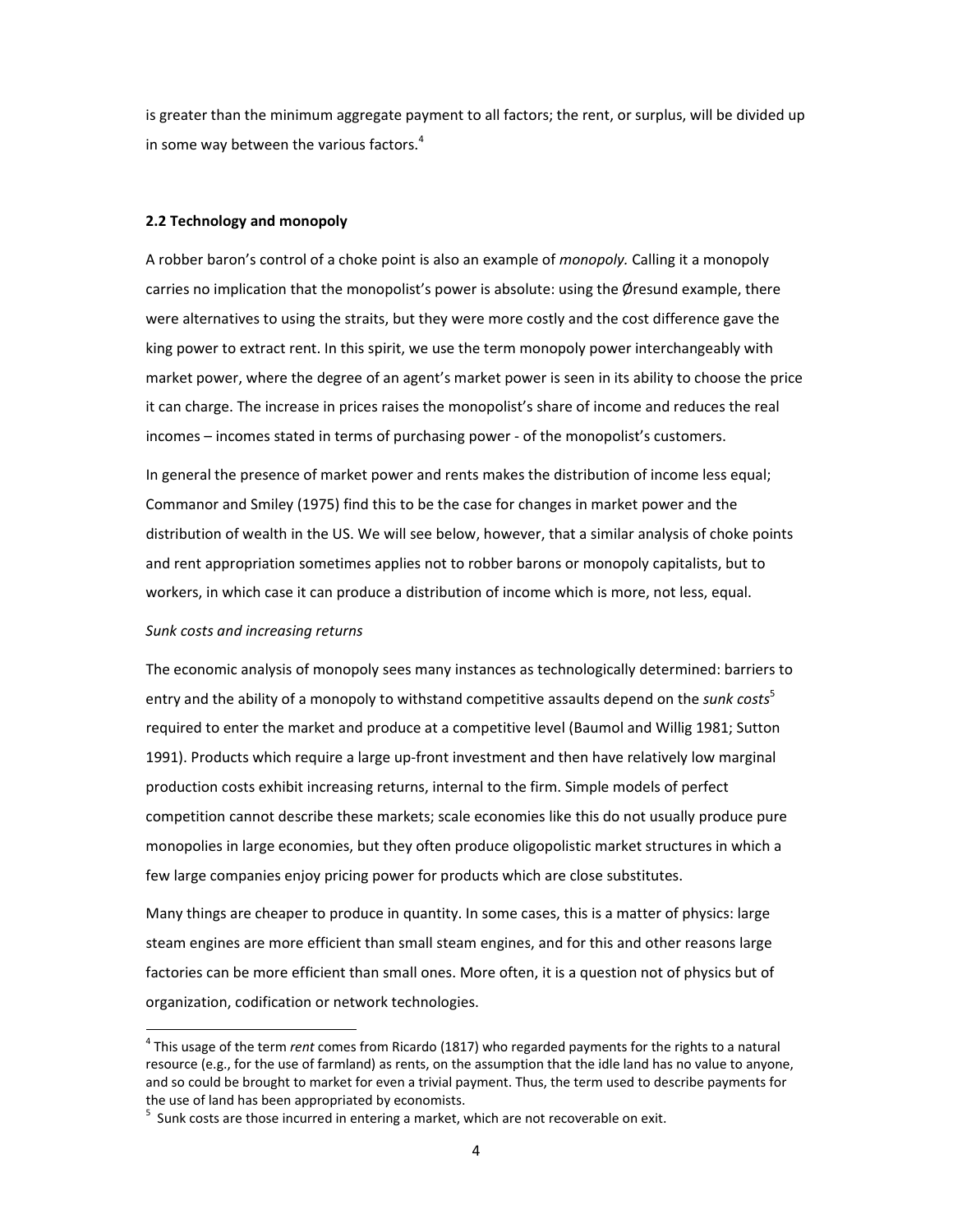Mass production employs organizational methods which facilitate the coordination of an elaborate intra‐organizational division of labour. These methods provide ways both to make the parts of complex machines so near identical that they become interchangeable, and to use semi‐skilled (and thus inexpensive) labour in production (Best 1990; Hounshell 1984). We associate these methods in particular with automobile assembly lines, but they apply to many situations involving the production of large quantities of standardized products, from aircraft to hamburgers.

Codification describes a process of making tacit knowledge explicit by putting it into a standard form (a code, or *codified* knowledge). Codification is an element in mass production: it lies behind the creation of technical specifications, standards, and procedures, and the embedding of many of these specifications and procedures physically into machines. The codification itself is costly but once completed, many copies of the same product can be produced at low average cost – codification, in other words, is part of the sunk cost required to become a mass producer. Over recent centuries, the proportion of production information that is codified – programmed, pre‐loaded – has risen, while the marginal cost of production has fallen for most goods: compared with fifty or one hundred years ago, more engineering and design, and less labour and steel, are needed to make a car today. We have also seen large markets develop for products consisting almost entirely of code ‐ pure information products, such as digitized music, general purpose computer software, and genetically modified organisms. With pure information products, virtually all costs are sunk costs, marginal costs approach zero, and increasing returns are extreme.

#### *Network technologies*

Some of the most powerful increasing returns, and most powerful monopolies, are based in network technologies. These are increasingly important in modern economies, but we will start with an ancient example. In climates where large irrigation systems offer decisive cost advantages in food production, a long tradition of scholarship (Marx 1859; Weber 1976; Bentzen, Kaarsen, and Wingender 2012; Wittfogel 1957) tells us that the result is what Wittfogel called a "hydraulic civilization": the institutional structure will be shaped by the critical importance of irrigation works and the power afforded by the central management of those works. A hydraulic civilization produces a skewed distribution of wealth and power – hence the ability of royal and priestly classes to extract vast resources for temples, tombs, luxury consumption, and armies, while leaving the majority poor. In contrast, a climate where crops are watered by rainfall can be conducive to independent smallholdings and a relatively flat distribution of income.

In the hydraulic state, the control of the irrigation works is an exact analog of a baron's control of some straits, but extended to the central production system of an agrarian society. Notice, too, that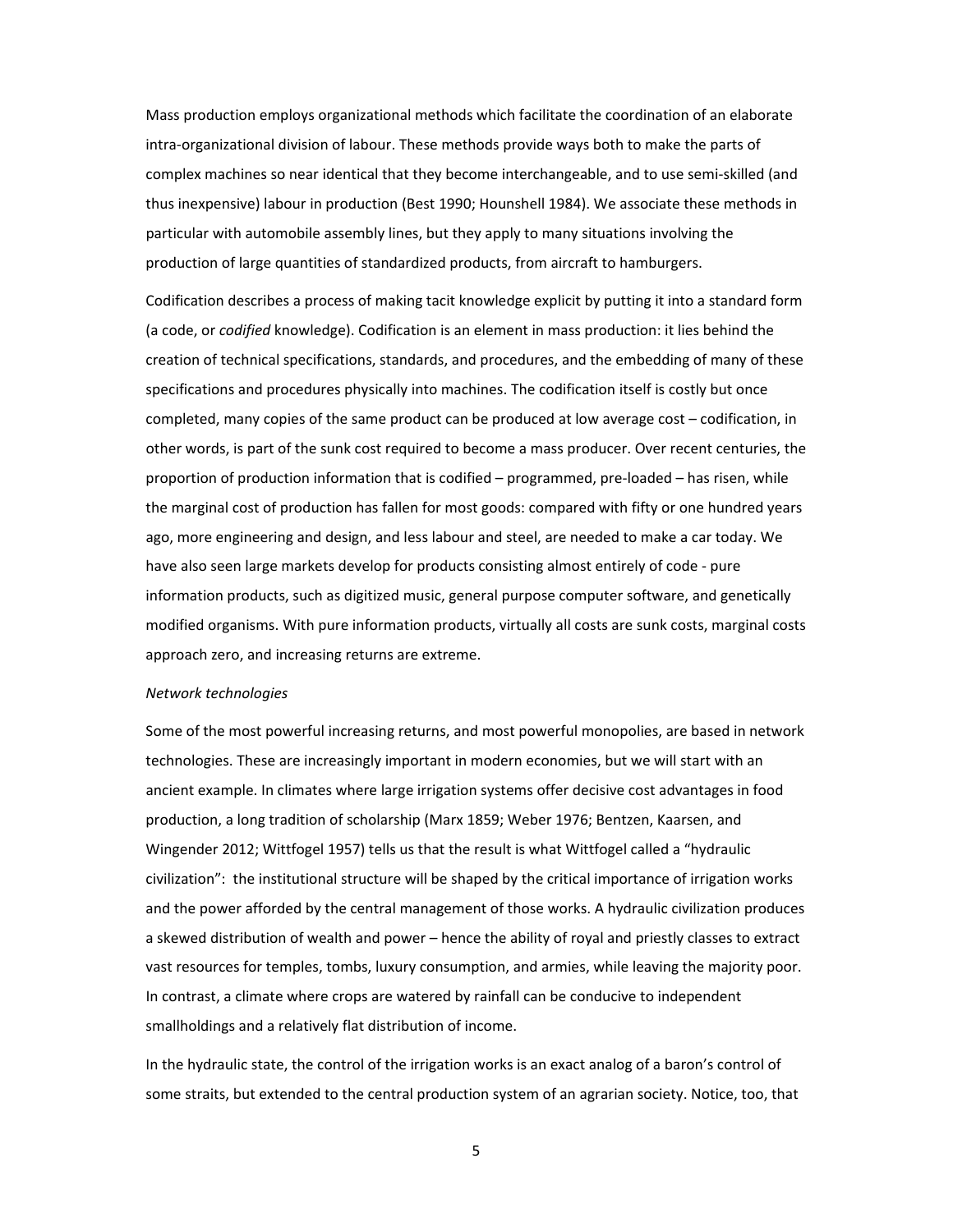the technology is not simply physical, but also organizational – it encompasses not only the dams, aqueducts and pumps, but also the *systems* of coordination and control, incentive and sanction, required to build, operate, and maintain the works: the earliest known written records and accounts – the first information technologies of which we are aware ‐ come from hydraulic states.

The rulers of a hydraulic state have the power to appropriate rents because the lowest cost irrigation technologies typically display increasing returns; the average cost of delivering water falls as more water is delivered. These increasing returns are at least in part due to *network externalities*: the cost of delivering to a particular user is lower if that user is in close proximity to other users – there is less plumbing to install and maintain when the marginal farm is the farm next door.

General definitions of network technologies are somewhat more complicated than this, allowing also for (i) situations where proximity to other users brings greater *benefit* to the user, with or without lower costs, and (ii) situations where 'proximity' is not spatial, but takes the form of some kind of connection or affinity, as in a social network. Network technologies have become increasingly important over the past two centuries, and constitute many of the basic building blocks of modern economies, among them railways, electricity grids, urban water and sewage systems, natural gas pipelines, air transport networks, postal systems, and telecommunications, whether for voice or data, wired or by satellite. For most of those services, we could draw some kind of map or diagram of the network, but for many products with powerful network characteristics drawing a diagram would be daunting: software products such as Microsoft Windows or Word, owe much of the value they have to me, to the fact that so many other people use them; the value of software such as Adobe Acrobat, or social network products such as Facebook and Twitter, grows *entirely* from the product's network characteristics (imagine solitaire Twitter).<sup>6</sup>

#### **2.3 Technology, chokepoints, and the power of workers**

The presence of workers' power is transparent when strong labour unions call a strike or negotiate collective agreements. But workers have power in other contexts too. As an example, consider a labour discipline model.<sup>7</sup>

 $^6$  The sunk costs required for competitive entry of a network product may lie in a costly physical network, or in the development of a *user* network, or both.<br><sup>7</sup> A range of efficiency wage theories have been developed; they all imply that wages systematically exceed the

typical worker's fallback option (the income the worker would get if she were to lose her job). This holds whether the wage determination is understood as reflecting a gift exchange (Akerlof 1982), fairness norms (Akerlof and Yellen 1990), a desire to reduce costly labour turnover (Salop and Salop 1976) or – as in the labour discipline model -- the inability of employers to monitor self-interested workers' effort on the job (Bowles 1985; Gintis and Ishikawa 1987; Shapiro and Stiglitz 1984).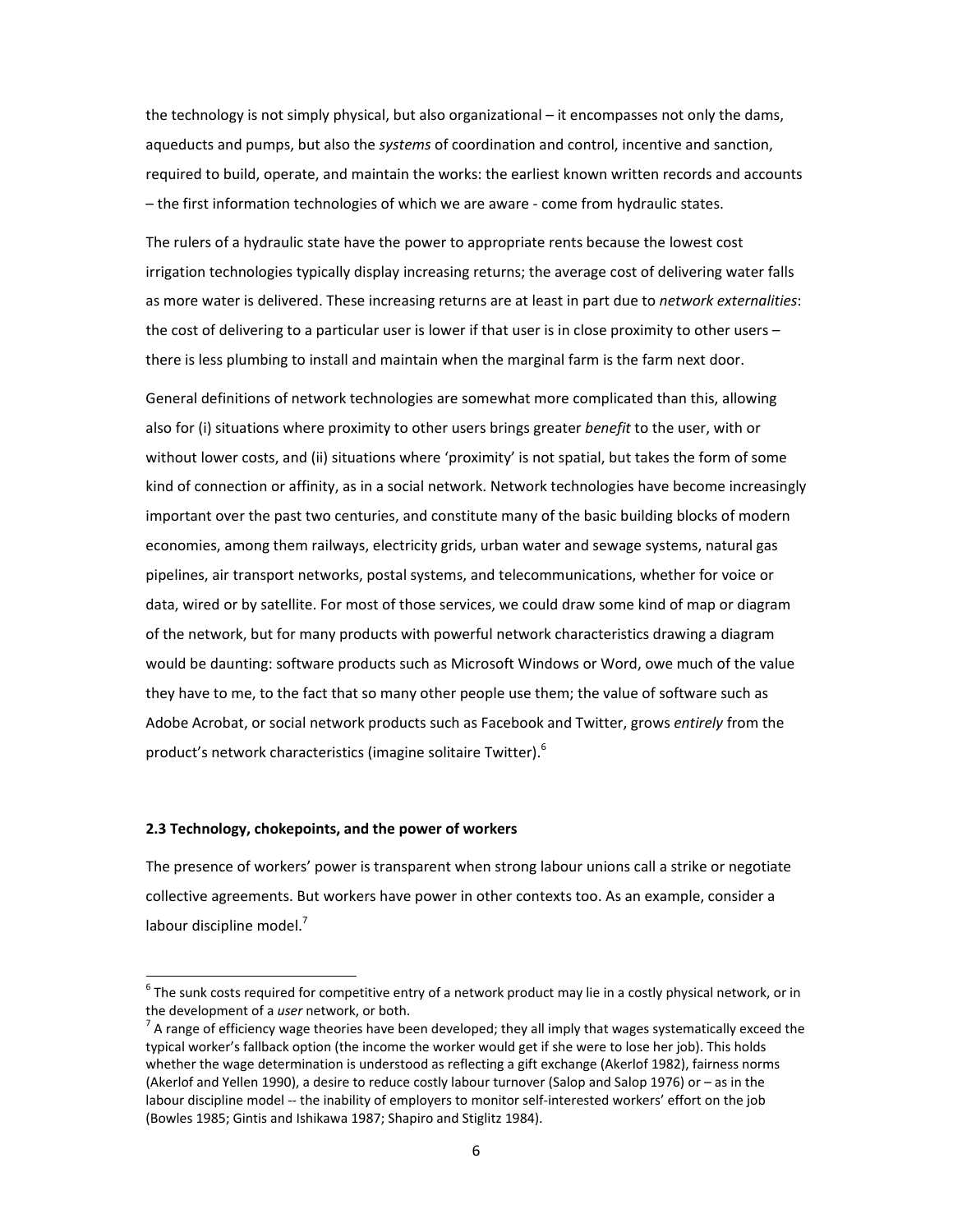The model assumes an adversarial relationship between self‐interested rational agents; employers want high work effort, workers want low effort. But workers' behaviour cannot be monitored perfectly and instantaneously by their employer, and for workers this is a source of power: it gives them an ability to affect outcomes for the employer.<sup>8</sup> How much power they gain depends on both the sensitivity of employer outcomes to the worker's actions ‐ is the worker able to affect a large operation or a costly piece of equipment, or is her work independent and without much capital? ‐ and on the employer's ability to constrain the worker's actions through monitoring and intervention. High costs of monitoring individual workers, or the employer's ignorance of the state of nature in which they operate, leads, ceteris paribus, to greater worker power and, as a result, to higher wages. An investment banker who can make or lose millions for the employer in a single bet can have a lot of power in this way, while a dishwasher has very little.

As in the case of choke points and robber barons, the power associated with a particular job depends on the prevailing technology. Consider the case of truck drivers. Since the 1980s, new technology has increased the ability of the owner of the truck to monitor the driver. The driver's performance – speed, acceleration, throttle position, etc., even the interior sound level – can be monitored in real time. To quote the website of a manufacturer of these monitoring devices, "it is like being able to sit next to every one of your drivers every second they drive" (http://www.roadsafety.com/fleet.php).

This technology marks a shift in the relationship between truck drivers and owners. Formerly, a late arrival at a destination could be blamed on mechanical problems, bad weather or heavy traffic. And if the truck were to break down, it was difficult for the owner to tell whether the breakdown had been caused by driver negligence. With the new technology, this has all changed (Guy and Skott 2008; Skott and Guy 2007). Truck driver's wages went down (Burks and Guy 2012), while the pay of trucking executives went up (Burks, Guy, and Maxwell 2004).

Truck drivers are not unique. In the retail sector the introduction of bar codes and networked computing since the late 1970s has created a substantial barrier to clerk‐customer collusion and, as in the case of trucks, the new technology gives managers the ability to monitor each individual clerk's productivity, second by second.<sup>9</sup>

 $8$  The imperfect observability of effort creates an 'agency problem': it becomes impossible to write a complete, enforceable contract between the principal (the firm) and the agent (the worker).<br><sup>9</sup> Business Week (11 September 2006, pp. 48-50) (Business Week 2006) described one of the uses of

information technology in retailing:

<sup>&</sup>quot;No part of a store churns up more data than cash registers. This is also where employee theft is most likely to pop up. … With the press of a button, managers can highlight irregular register transactions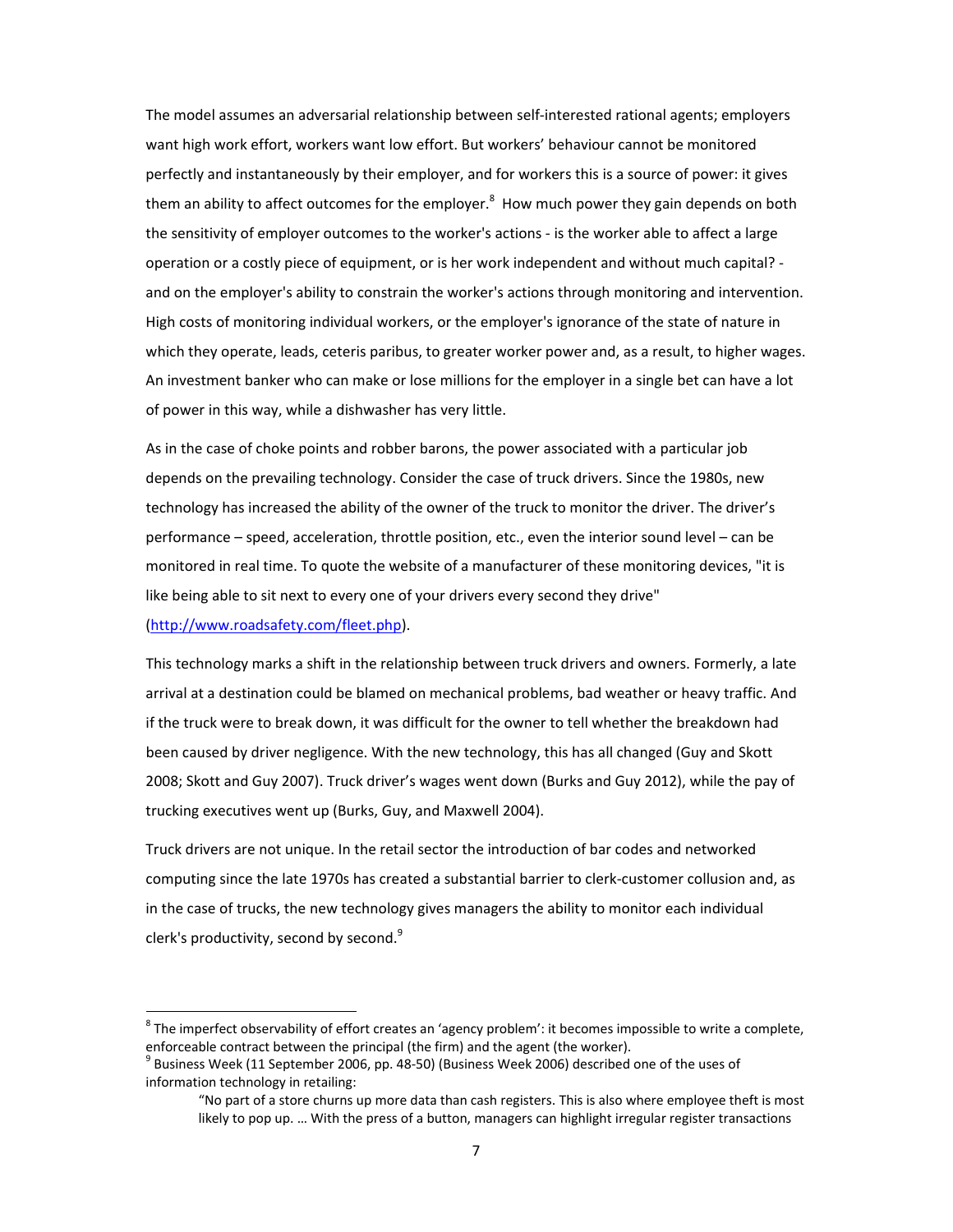The choke‐points just described affect the power of individual workers. Of greater political consequence are choke‐points that can bring to a halt a large, highly interdependent production system. Such systems are widespread in modern economies with their elaborate division of labour. Some choke points can be exploited by workers who act in concert. Two important cases of this are assembly lines and the supply systems that fed them, in the era of mass production; and pre‐digital telecommunications networks. Mass production systems in the early‐mid twentieth century had scale economies and were often associated with market power for the owners. At the same time, they typically depended on a single dedicated flow of inputs: stop the auto assembly line, or the manufacture of engine blocks destined for the assembly line, and a vast system employing hundreds of thousands could grind to a halt. While assembly lines and mass production generally have features that serve to keep workers under tight control and to reduce their bargaining power, organized workers were able to exploit this feature of the production technology to bargain for substantial improvements in wages and working conditions. In 1937 workers at General Motors were able to bring a large part of the operations of the company and many of its suppliers to a halt by sitting down in a few factories; long distance telephone operators -- who instead of sitting down went on strike by standing up, at the same time, across the country -- were able to exploit analogous choke points in telephone networks.

These choke points have largely vanished in the digital age. At the same time that truck drivers and retail clerks came under improved surveillance, improvements to both information and transportation technology have created multiple alternative paths down which both auto parts and telephone calls can pass, severely restricting the bargaining power of workers and enhancing the power of managers and owners (Skott and Guy 2013).

#### **3. Institutions and power**

Technology, then, can have profound effects on the distribution of income, whether by establishing conditions which favour monopoly or by allowing, or preventing, workers' uses of choke points in the production process. Yet none of these effects happens in a political vacuum. The technological effects are mediated by particular institutional frameworks, which are the outcome of political processes; different institutional frameworks can – and often do – produce different distributions of income from the same technological endowment.

<u> Louis Communication de la communication de la communication de la communication de la communication de la com</u>

on their computers and pull up corresponding video. This could enable them to catch cashiers who cut deals for their friends or pocket cash refunds themselves."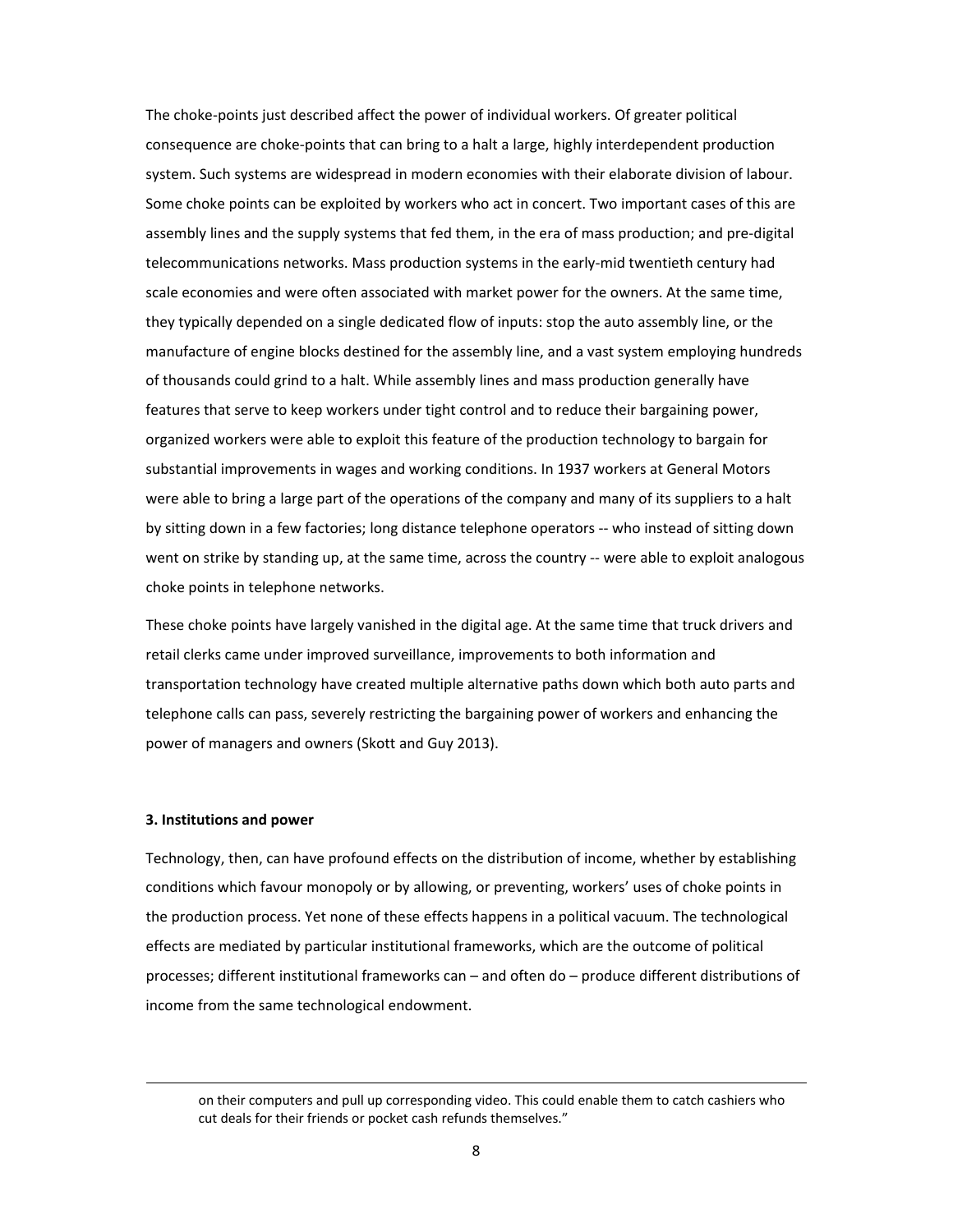The worker's ability to make use of the choke‐points afforded by assembly lines and pre‐digital telephone networks depended on firm‐ and industry‐level mobilization of workers, and the formation of trade unions (Kelly 1998); it also depended on political mobilization and coalition formation, to establish a legal environment favourable to unionization and collective bargaining. The same coalition supported high marginal tax rates for individuals and corporations; regulation or public ownership of certain – network industries in particular; social insurance in various forms; and other measures. Together these brought the Great Compression of income and wealth during the 'Fordist era' (Guy and Skott 2008), known also as the Golden Age of Capitalism (Marglin and Schor 1990).  $10$ 

Similar considerations apply to the technological foundations of monopoly. Certain institutional conditions must be met in order for the extreme increasing returns of information products to produce monopoly (Guy 2007). In recent decades, intellectual property rights have been extended through legislation, court decisions, and treaties (Sell and May 2001): new categories have become patentable (genetic code, software); broader patent claims are allowed, making it harder for competitors to 'invent around' a patent (Freeman 1995); pharmaceutical companies are permitted to leverage their patent rights with a variety of legal protections both from international trade and from sensible public procurement; the copyright doctrine of fair use is undermined by the rental model for digital media; internationally, the TRIPS treaty makes intellectual property protections more uniform and enforceable; IPR rights are commonly extended beyond the TRIPs provisions by bilateral agreements between the US or EU and their smaller trading partners. Increasing returns are technological properties, but whether those returns are privately appropriable are institutional ones (Boldrin and Levine 2008).

The same goes for network technologies. Microsoft's domination of personal computer operating systems and standard productivity applications has a technological face, but also a regulatory one: Microsoft's position has been hard fought with courts and regulators in many countries for many years, and rests not on the substance of its products, but on the slender reed of being allowed to control certain application program interfaces (APIs), such as document formats. In an alternate regulatory regime where such interfaces are public property, software markets would have very low entry barriers, and could function largely as markets for customization and service (Stallman 1985;

<sup>&</sup>lt;sup>10</sup> In recognition both of Ford's five dollar day and of the emblematic consumer good of the period, the package of institutions and technologies that characterized advanced economies from the 1930s to the 1970s is often known as Fordism (Aglietta 2001; Marglin and Schor 1990; Kotz, McDonough, and Reich 1994), a deal sealed at the "treaty of Detroit" (Levy and Temin 2007).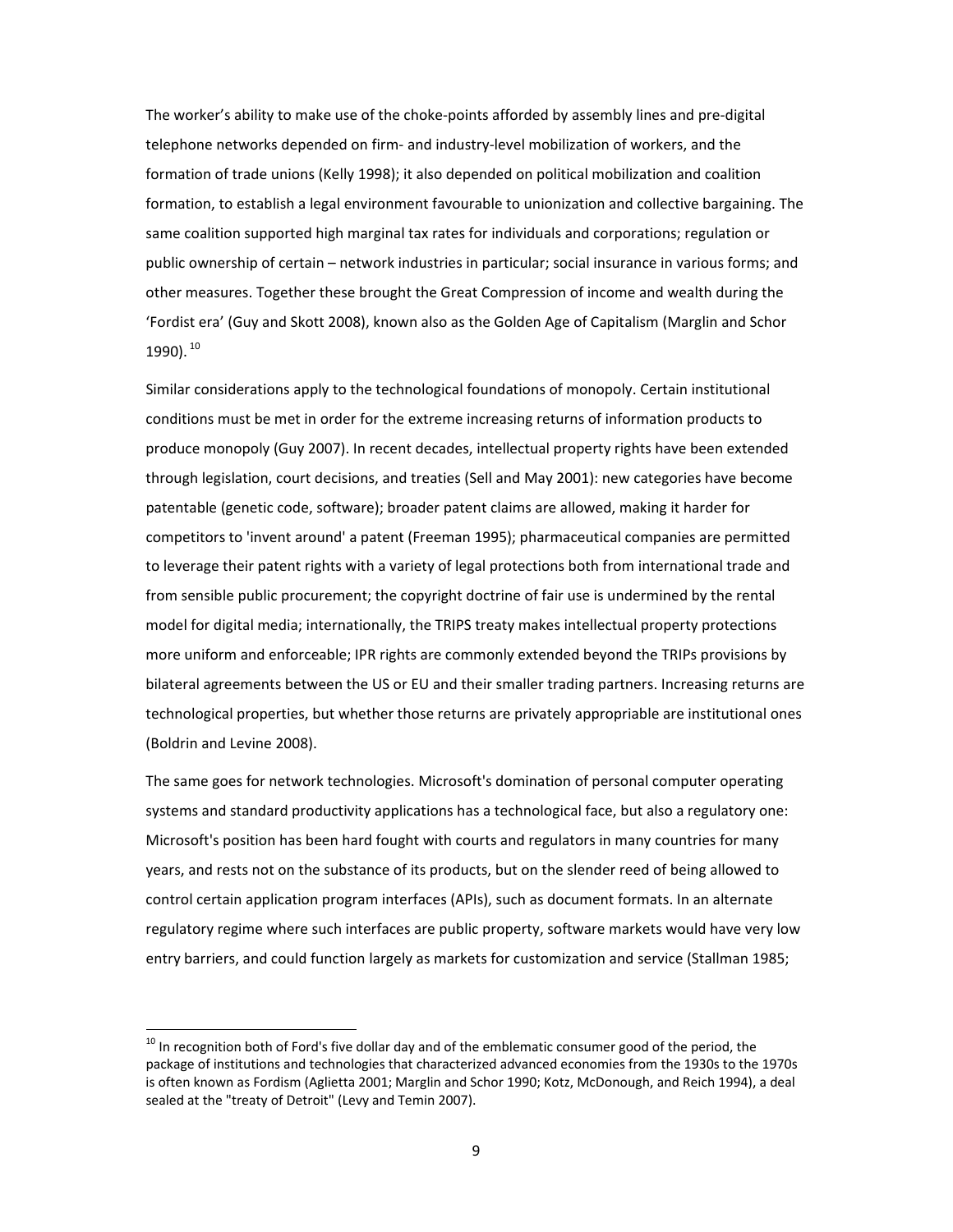Raymond 1998). Winner‐take‐all markets with private increasing returns depend on a regulatory regime that makes the technical standard proprietary.

The institutional contingency of technologically facilitated network monopolies is also apparent in one that has not happened: despite persistent lobbying by internet service providers (ISPs) for the right to prioritize content as they choose, in the case of the Internet (unlike, say, the case of cable TV, which often goes down the same wires) 'net neutrality' has been largely maintained in the US. This represents the continuation -- and adaptation to a new technology -- of the common carrier principle, a legacy of earlier generations of network regulation.

#### **4. Technology and skill: skill‐biased technological change**

The analysis so far has focused on power. Technology also influences the demand for different factors of production, including labour with different types or levels of skill. A classic example comes from the devastation brought upon the skilled textiles workers whose livelihood was threatened by the introduction of automated looms in the early nineteenth century (and whose response was seen in the Luddite movement). More generally, technological change can either increase or reduce the demand for skill. Standardization and codification can substitute for skill, by making the skilled portion of labour endlessly replicable; Braverman (1974) took this position. Adam Smith, by contrast, saw the machinery associated with new techniques as a substitute for muscle power and routine operations. Since the 1980s the most widely held view has been that, on the whole, new technology complements skill: high‐skilled workers benefit from technological change, while the demand for low-skilled workers declines.<sup>11</sup>

Skill‐biased technological change is a demand‐side phenomenon, and can be thought of as reflecting simple market relationships. The supply side of skill, however, is governed not simply by the individual worker's response to labour market demand, but by the structure and funding of the public education system. Goldin and Katz (1998, 2008) treat income distribution as the outcome of a perpetual race between the demand and supply of skill. In the US, the successive extension of mass access to primary education, then high schools, then universities, kept the supply of educated workers (high skill) growing along with technologically-driven demand from the late 19<sup>th</sup> century until the 1970s. The expansion of investment in education then stalled, and the gap grew between the earnings of the highly educated and less educated.

 $11$  The simple monotonic relation – workers benefiting more from technological change the higher their skill level ‐‐ has been challenged in favour of a more complicated story (Autor, Katz, and Kearney 2008). The focus, however, is still on skills and the effects for different skill categories of biases in technological change.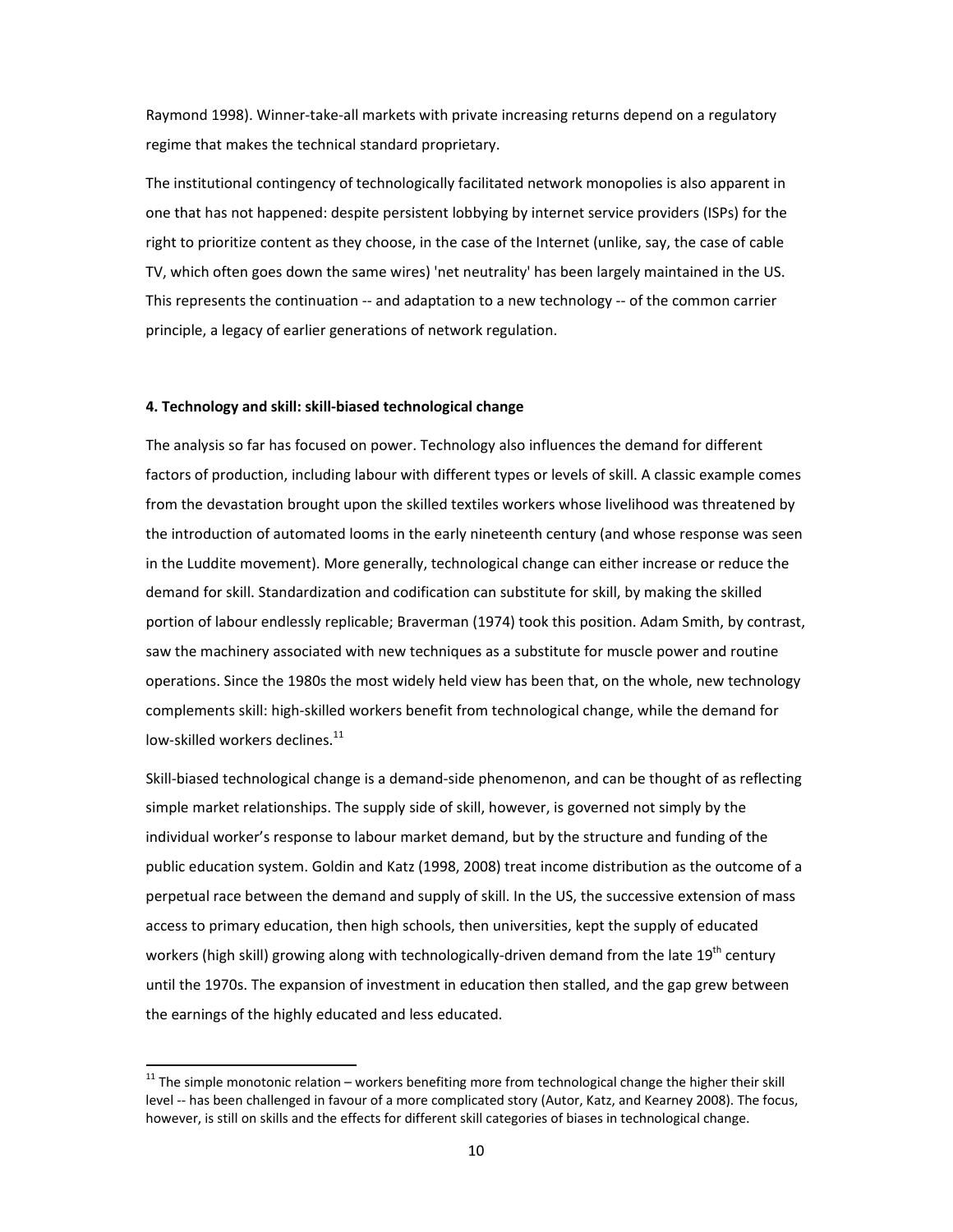Institutional differences in the way skill is supplied help us explain not only changes in the US income distribution, but contemporaneous differences between countries. Investment of skills can be risky, because the future demand for skills (particularly those useful only in industries making internationally tradeable goods, or only with particular technologies) is uncertain. Among rich industrial countries, those with either social welfare systems or job security provisions which insure individuals against the costs of a skill becoming obsolete (Estevez‐Abe, Iversen, and Soskice 2001) are also those with less income inequality – Japan, Germany, and Denmark, for instance, as against more the liberal (and unequal) economies of the English‐speaking world. Cusack et al (2007) locate the origins of these differences in social insurance and job security in national electoral systems, and locate the difference in electoral systems in national efforts at economic (and technological) catch‐ up in the 1920s.

The institutional contingency of the supply of skill is important. But perhaps a more striking implication of the SBTC analysis is the severely limited role of institutions: this approach rejects or at least discounts the importance of institutional changes that may seem obvious to a casual observer. During the Great Compression between 1942 and 1980 the dispersion of wages and the income shares of the top 1 or 0.1% both were low compared with the periods before and since. Federal legislation in the late 1930s strengthened labour unions, extensions of social insurance improved workers' bargaining position, and there were important changes with respect to workplace health and safety, minimum wages, and statutory overtime pay. These changes, it seems, must have contributed to the Great Compression. Analogously, it is easy to see how changes in policies and institutions since the late 1970s may have put downward pressure on low‐skill wages; federal labour relations law weakened, unions declined, industries were deregulated, and the minimum wage was allowed to fall.<sup>12</sup> Indeed, the institutional influence on power relations and distributional outcomes was central to the argument in section 3. But institutional accounts of rising wage inequality face a challenge.

A decrease in the relative wage of low‐skill workers leads to a rise in the demand for low‐skill workers in a standard model of the labour market. Contrary to this prediction, low‐skill workers have lost ground in terms of both wages and employment since the 1970s: relative wages and relative employment have moved in the same direction. In a standard competitive model, however, a profit maximizing firm will not choose to employ an increasing proportion of those workers who have

 $12$  Studies by DiNardo et al. (1996) and Lee (1999) find that de-unionization and the falling minimum wage can account for a substantial share of the rise in wage inequality between 1970 and 1988.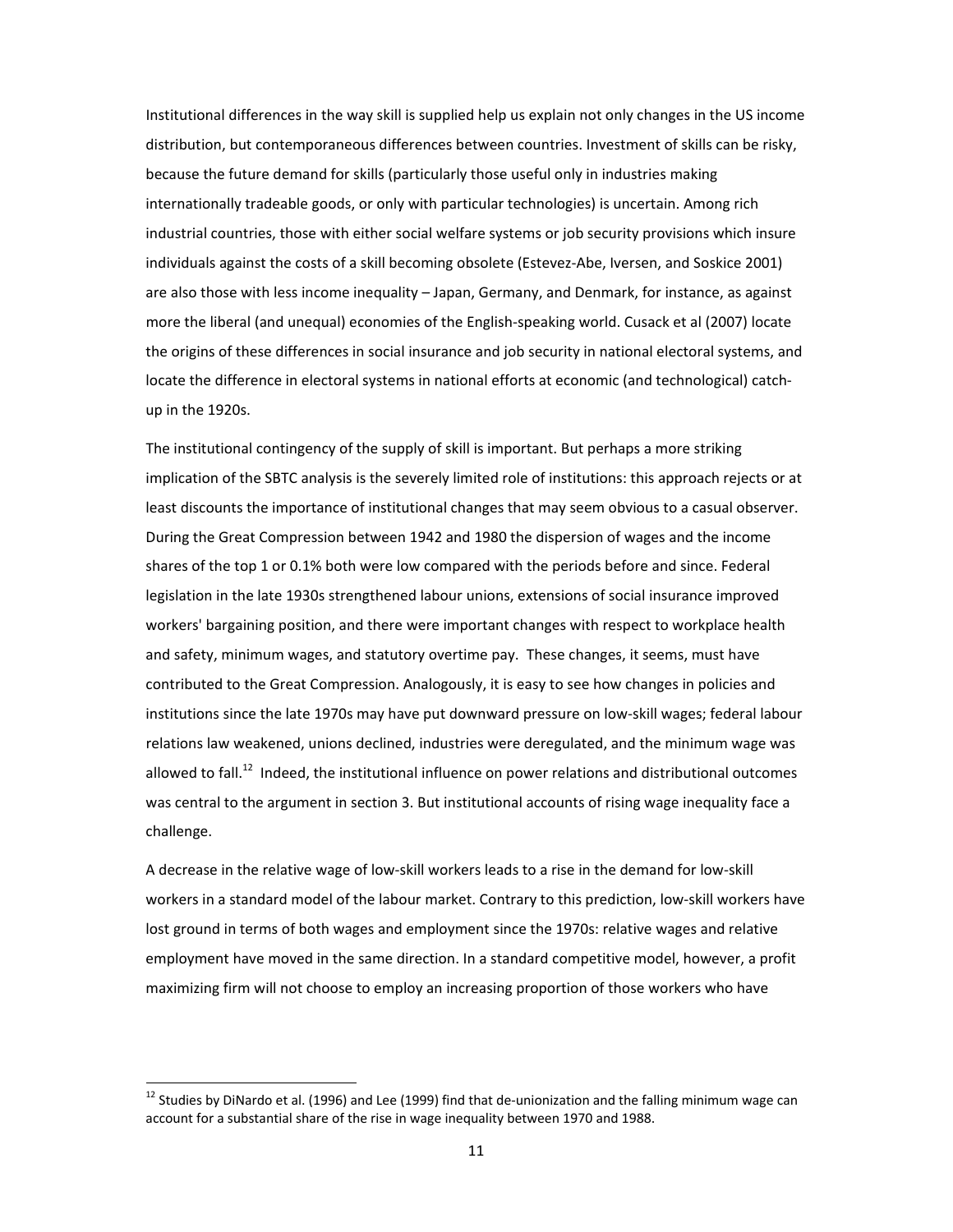become relatively expensive unless there has been a skill‐biased shift in technology (e.g. Acemoglu 2002; Autor, Katz, and Kearney 2008). $^{13}$ 

This analysis produces a TINA argument for SBTC ("There Is No Alternative", as Margaret Thatcher used to tell her critics): the observed patterns of employment *and* wages, it is suggested, imply that there must have been SBTC. Moreover, the analysis implies that institutional changes like the fall in the minimum wage cannot be blamed for increasing inequality: the SBTC approach suggests that attempts to prevent the increase -- by maintaining or raising the real value of minimum wage -would have resulted in unemployment for low-skill workers.<sup>14</sup> Thus, institutional changes like the fall in the minimum wage must be seen as endogenous reactions to a weakening of the demand for low‐skill workers and a slow‐down in the educational upgrading of the labour force. Looking ahead, the SBTC hypothesis suggests that only changes in the skill composition of the labour force ‐‐ education and training programs ‐‐ can ensure a lasting reduction of inequality without causing unemployment.

The TINA argument for SBTC has seemed convincing to many economists. The SBTC story has important empirical weaknesses, however, $15$  and at a theoretical level the TINA argument is false. Skott and Guy (2007) show that PBTC can account for a simultaneous rise in the relative wage and the relative employment of high‐skill workers. In other words, PBTC can explain the particular employment-inequality pattern that has been regarded as a key piece of evidence for the SBTC hypothesis. Unlike the SBTC hypothesis, moreover, PBTC explains an increased intensity of work effort, evidence for which is reviewed by Green (2004).

The TINA argument falls, also without PBTC. It is well known that a rise in the minimum wage, within a certain range, can raise employment in markets with monopsony; Manning (2003) shows that monopsonistic features can appear more generally in labour markets that have some kind of friction.<sup>16</sup> Empirically, a positive correlation between changes in minimum wages and employment has been found in a number of studies, including Card and Krueger (1994), Dube et al. (2010).

 $13$  A shift in the sectoral composition of demand could have similar effects in a disaggregate framework; international; trade, in turn, is a possible source of sectoral shifts in the demand for domestically produced goods.

<sup>&</sup>lt;sup>14</sup> This was a standard argument for high unemployment in Europe in the 1980 and 1990s; see Howell et al.<br>(2007) for a critical examination of the evidence.

 $\frac{15}{15}$  E.g. Howell (1999), Card and Dinardo (2002), Mishel et al (2013).<br><sup>16</sup> Efficiency wage models -- the same basic framework that we used to analyse PBTC -- can explain why many workers fail to get jobs that make use of their qualifications (Skott 2006). Endogenously generated mismatch of this kind, in turn, implies that low‐wage workers can gain from a rise in the minimum wage, both in terms of wages and employment (Slonimczyk and Skott 2012). The SBTC argument is usually cast in the context of a one‐sector model; in a multi‐sector model, aggregation problems can also invalidate the conclusions (Skott 2011).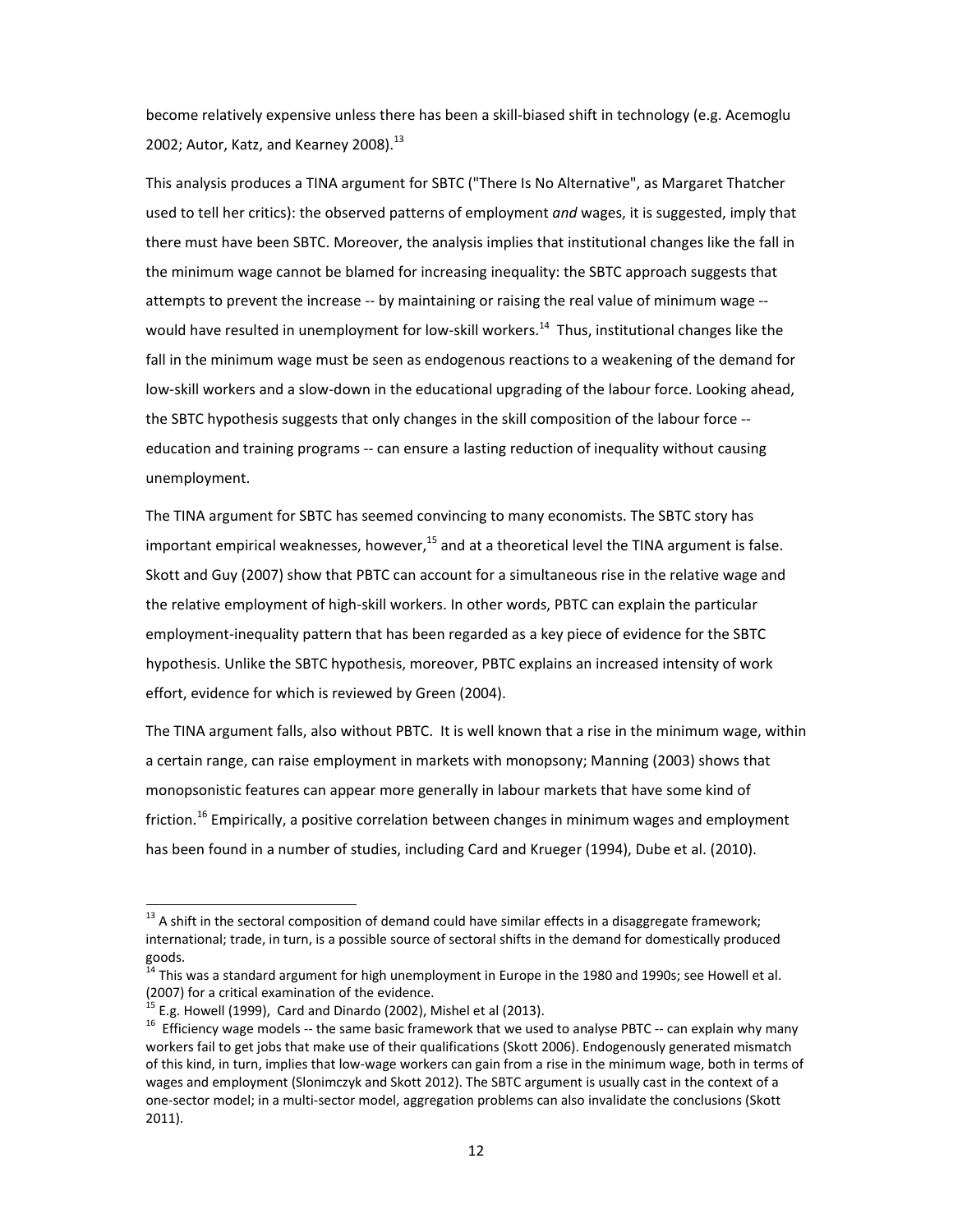#### **5. Technology and institutions**

A rejection of the TINA argument and of the claim that neoliberal policies simply mask underlying market forces does not imply that institutions evolve independently of technology. The technologies available shape the set of feasible institutional options and affect the power of different political actors; technology (or what Marx called the forces of production) can have an important influence on institutions.

The technologies of the Fordist era facilitated the political coalition behind the institutional package of the Great Compression (Guy and Skott 2008). The information and communication technologies (ICTs) of the era ‐‐ the likes of the telephone and the tabulating machine ‐‐ made it feasible to coordinate an elaborate, planned division of labour involving hundreds of thousands of employees in big corporations, but the limitations of the information systems necessitated a relatively rigid, singlepath flow of materials and information. This rigidity gave small groups of workers the ability to disrupt production and strengthened their bargaining power. As a result, industrial conflict threatened the productivity gains of large‐scale production and, in some cases, the larger social order. Labour unions and government regulation can be viewed as a way to alleviate these threats and promote orderly industrial relations. Thus, the limitations of ICT may have been essential to the institutional changes that contributed to the Great Compression.<sup>17</sup>

This technological explanation for the onset of the Great Compression can help explain the fact that something similar seems to have occurred at about the same time in many different countries within antagonists on both sides of World War II (the US, UK, France, Japan) and in neutral countries, both fascist and social democratic (Spain, Sweden) (Piketty and Saez 2007). Yet, these collapses in the income share of the top 1% are *so* close together in time that it is not really plausible to see them as independent national responses to technological changes: even if such responses were entirely mechanistic (which surely, they are not), the countries in question were at different levels of development. Whatever assistance there may have been from the technological quarter, we must also be looking at some sort of policy contagion.

Just as the Great Compression had a technological foundation, technological change undermined it, creating the political opening for neo‐liberalism. Improved information, communication and

<sup>&</sup>lt;sup>17</sup> Freeman and Medoff (1984) suggest another role for labour unions. If limited coordination technology forces a firm to rely on relatively inflexible rules, the firm can be brought to a standstill by its employees 'working to rule'. In this situation, doing a good job will sometimes require working beyond ‐ and perhaps even in violation of ‐ the rules, and employees therefore expose themselves to arbitrary retaliation from supervisors simply by doing a good job. In these cases unions may help ensure fair treatment, and as a result, unionized companies may gain productivity benefits.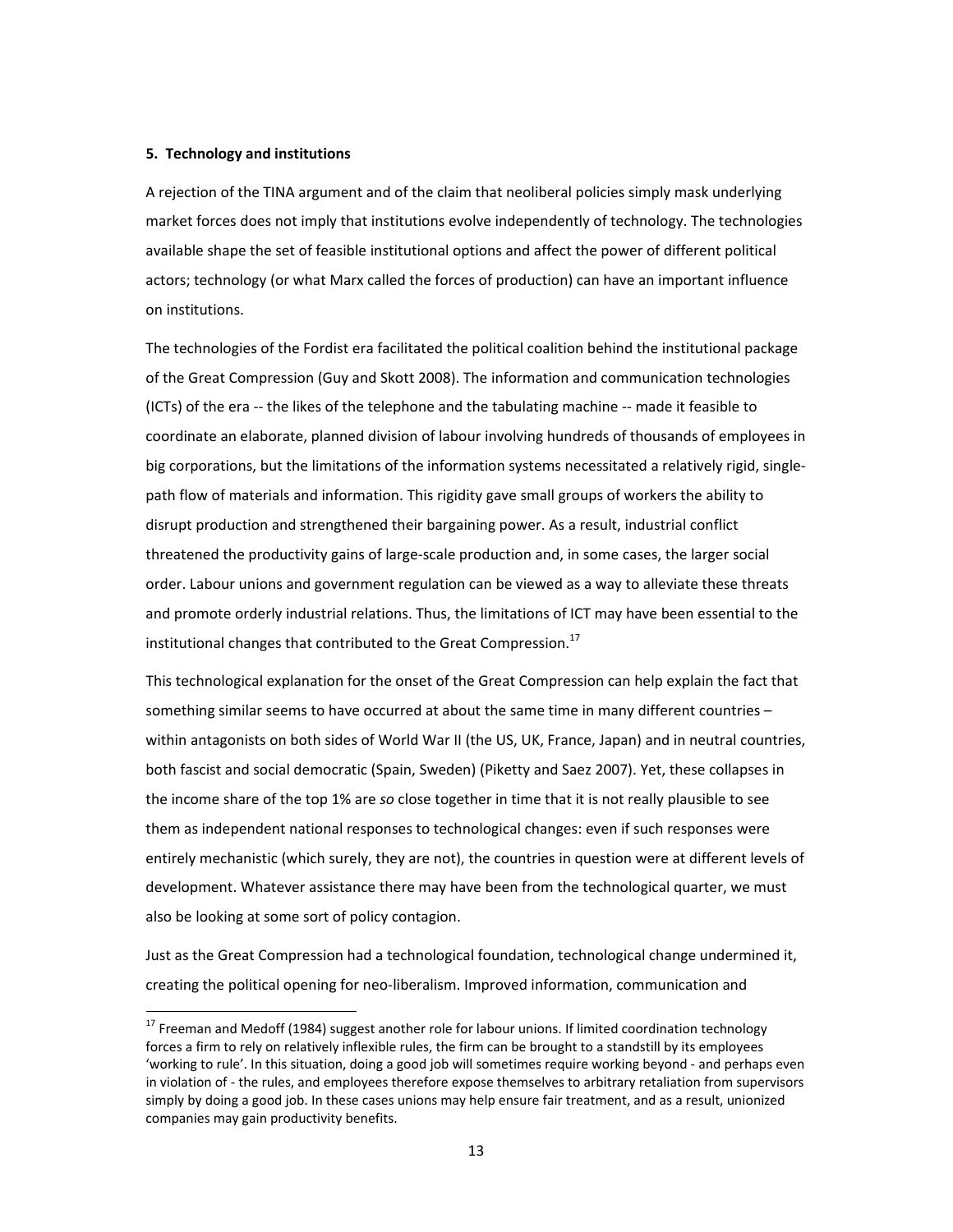transport technologies enhanced the flexibility of firms and their ability to coordinate complex production networks. This reduced the ability of low-level employees to disrupt production, and improvements in the monitoring technology led to further reductions in the power of low-level workers. By eliminating choke points that workers could exploit, the technologies of flexibility also undermined the power of labour unions, and thus a key pillar of the political coalition which sustained the Great Compression. The new technologies, however, can do little to monitor the more complex actions and options of executives; instead, the increased flexibility gave them a wider range of decisions to make and a more volatile environment to make those decisions in, leading to a growth in the level and performance‐contingency of their pay ‐ where performance is an outcome, not an action (Lemieux, MacLeod, and Parent 2007). From this perspective, the very large changes in the top end of the earnings distribution are not surprising (Skott and Guy 2013).

The regulatory solutions developed for network industries during the 1930s came to fit poorly as the network technologies themselves changed; de-regulation ensued, and the new web-based networks grew up in a time of general hostility to regulation, allowing the rapid growth of private monopoly power. Information‐based products always come with strong increasing returns (the code can be replicated at near zero marginal cost); for increasing returns to produce inequality, though, it must be possible for the few to privately appropriate those returns. This has happened, facilitated both by the new tolerance of network‐based monopoly, and by the extension of intellectual property rights (IPRs) (Krugman 2013; Baker 2013).

Rapid technological change and the emergence of the information economy raised the volatility of company‐level financial results (Comin and Mulani 2006), necessitating pension reforms which pushed retirement savings into the stock market, bringing a change in the corporate governance regime in favour of shareholders and against employees (Gourevitch and Shinn 2005; O'Sullivan 2001).

The reduction in investment in education in the US – the reason, Goldin and Katz say, that the supply of skills in the US has failed to keep up demand – coincides with this broader neo‐liberal policy revolution. Indeed, it is part of this policy revolution, and as such it is not simply a failure to keep up with technological change but is itself, in part, a consequence of those same technological changes.. Our argument is not that technological change is exclusively responsible for the institutional changes which brought the end of the Great Compression, but they contributed to shifting the ground on which the distribution of income and wealth is fought out.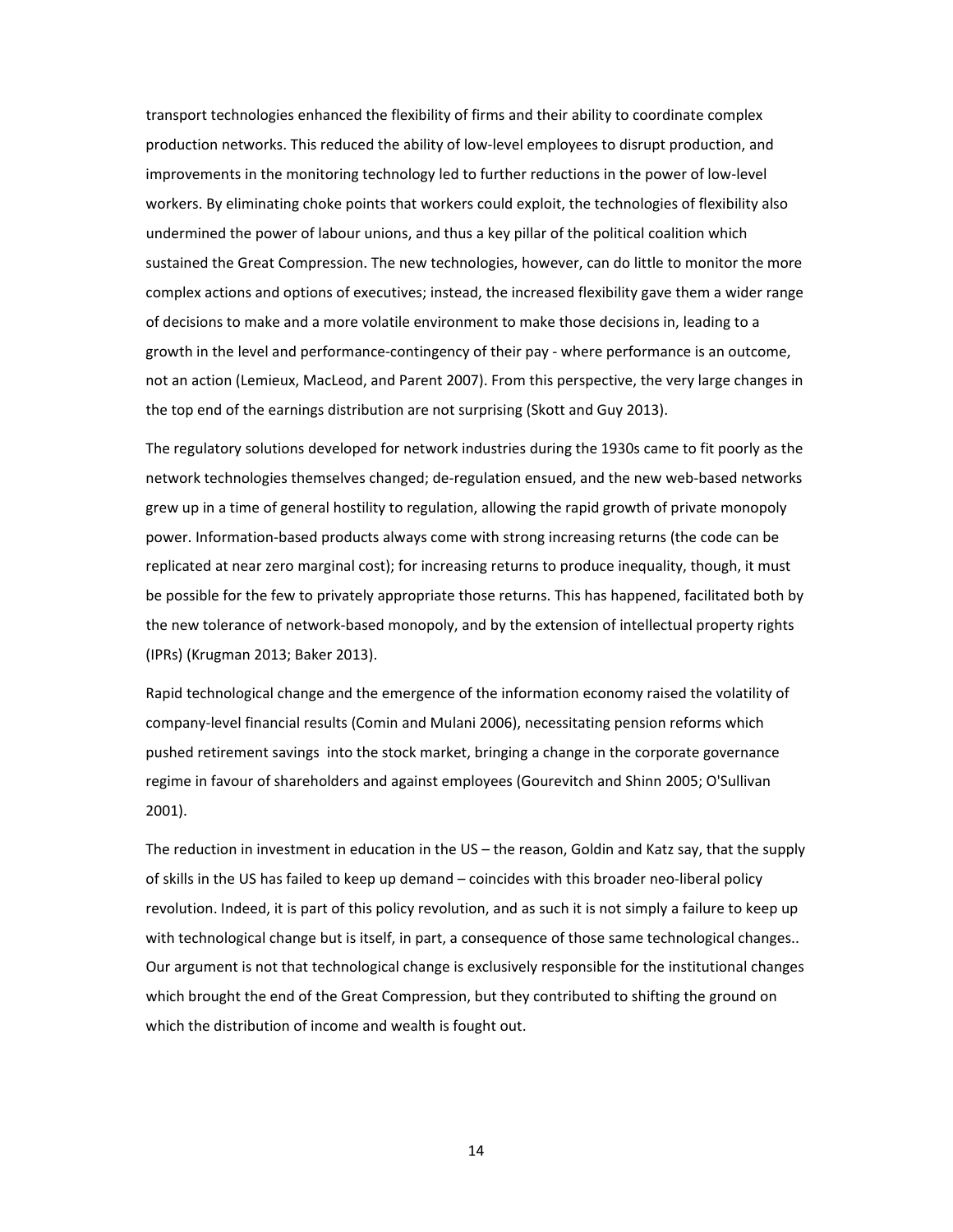#### **6. Conclusion**

Institutions and technology jointly shape the distribution of income. Technology shapes distribution partly by affecting the types of labour demanded (skill-biased technological change) and partly by affecting the relative bargaining power of different actors – workers, managers, shareholders – within the firm (power-biased technological change). But technology also affects the political power of different actors as they vie to shape the institutions which regulate competition (or monopoly), collective bargaining, tax rates, minimum wages, and so forth. Institutions, in turn, condition the effects of technology on the distribution of income: increasing returns is a technological property, but the private appropriability of rents from increasing returns is an institutional one; workers' ability to exploit technologically determined choke points depends on their legal rights in the workplace.

Clearly, there is no simple technological determinism; the diversity of international experience over the last 30 years illustrates the limits of technological explanations. Increases in inequality are widespread, but vary considerably in magnitude. Looking ahead, it is hard to say whether a grand Polanyist social response like that which produced the Great Compression, is possible with today's technological endowment and existing American institutions; eighty years ago, at the start of 1933, it was not clear, either, that the regulatory framework of the Great Compression was feasible.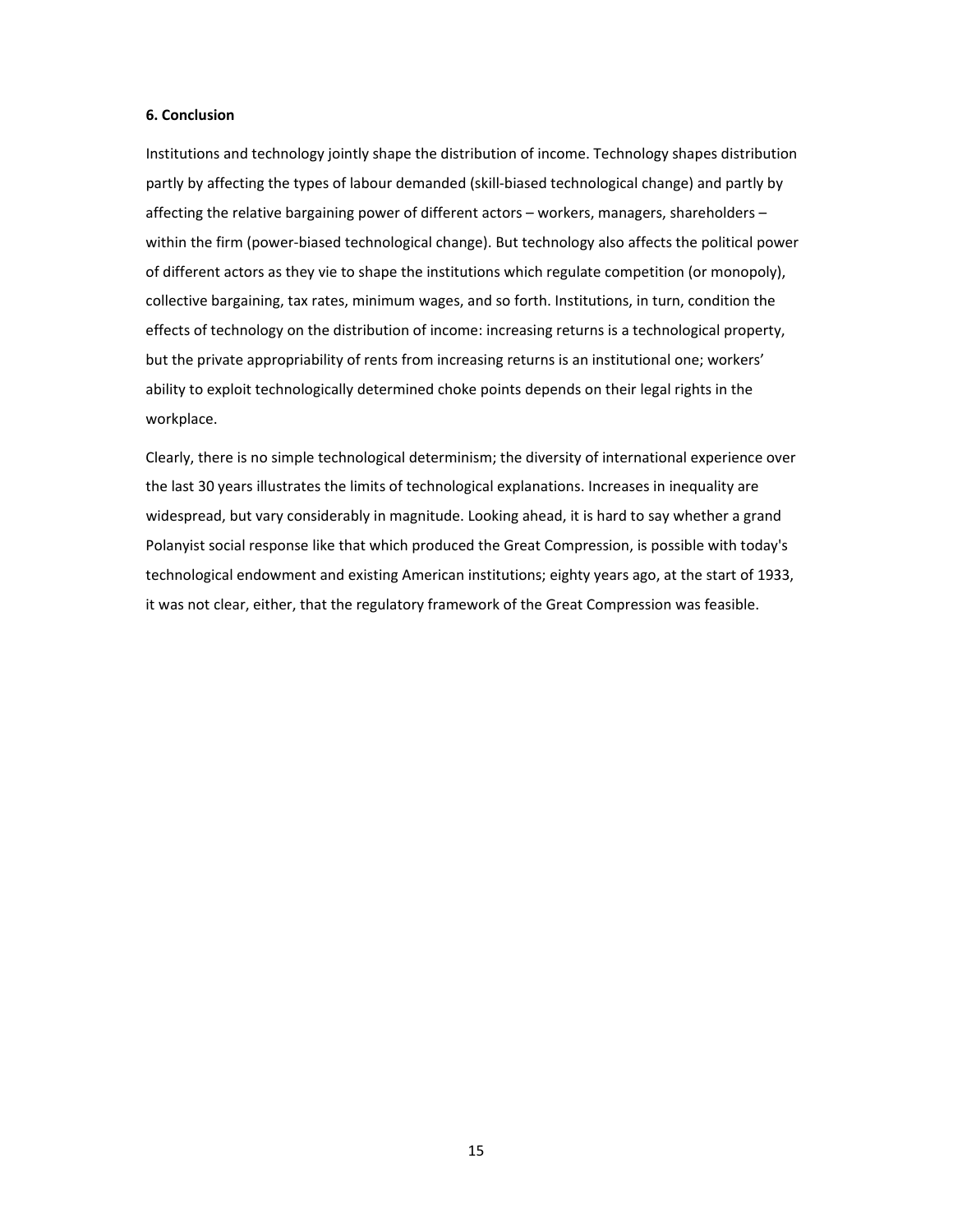#### **References:**

- Acemoglu, Daron. 2002. Technical Change, Inequality, and The Labor Market. *Journal of Economic Literature* 40:7‐72.
- Aglietta, Michel. 2001. *A Theory of Capitalist Regulation: the US Experience*. Translated by D. Fernbach. London: Verso. Original edition, 1979.
- Akerlof, George A. 1982. Labor Contracts as Partial Gift Exchange. *Quarterly Journal of Economics* 97:543‐569.
- Akerlof, George A., and Janet L. Yellen. 1990. The Fair Wage‐Effort Hypothesis and Unemployment. *Quarterly Journal of Economics* 105 (2):1003‐16.
- Alvaredo, Facundo, Anthony B. Atkinson, Thomas Piketty, and Emmanuel Saez. 2013. The Top 1 Percent in International and Historical Perspective. *National Bureau of Economic Research Working Paper Series* No. 19075.
- Autor, David H., Lawrence F. Katz, and Melissa S. Kearney. 2008. Trends in U.S. Wage Inequality: Revising the Revisionists. *Review of Economics and Statistics* 90 (2):300‐323.
- Baker, Dean. 2013. Krugman Discovers Intellectual Property: The 1 Percent are the Takers. In *Beat the Press*. Washington, DC: Center for Economic and Policy Research.
- Baumol, William J., and Robert D. Willig. 1981. Fixed Costs, Sunk Costs, Entry Barriers, and Sustainability of Monopoly. *The Quarterly Journal of Economics* 96 (3):405‐431.
- Bentzen, Jeanet Sinding, Nicolai Kaarsen, and Asger Moll Wingender. 2012. Irrigation and Autocracy. Department of Economics, University of Copenhagen, Working Paper 12‐06.
- Best, Michael H. 1990. *The new competition: institutions of industrial restructuring*. Cambridge, Mass.: Harvard University Press.
- Boldrin, Michele, and David K Levine. 2008. *Against Intellectual Monopoly*. Cambridge: Cambridge University Press.
- Bowles, Samuel. 1985. The production process in a competitive economy: Walrasian, neo‐Hobbesian and Marxian models. *American Economic Review* 75:16‐36.
- Braverman, Harry. 1974. *Labor and Monopoly Capital*. New York: Monthly Review Press.
- Burks, Stephen V, and Frederick Guy. 2012. What Are Over‐the‐Road Truckers Paid For? Evidence from an Exogenous Regulatory Change on the Role of Social Comparisons and Work Organization in Wage Determination" In *Discussion Paper 6375*. Bonn: IZA.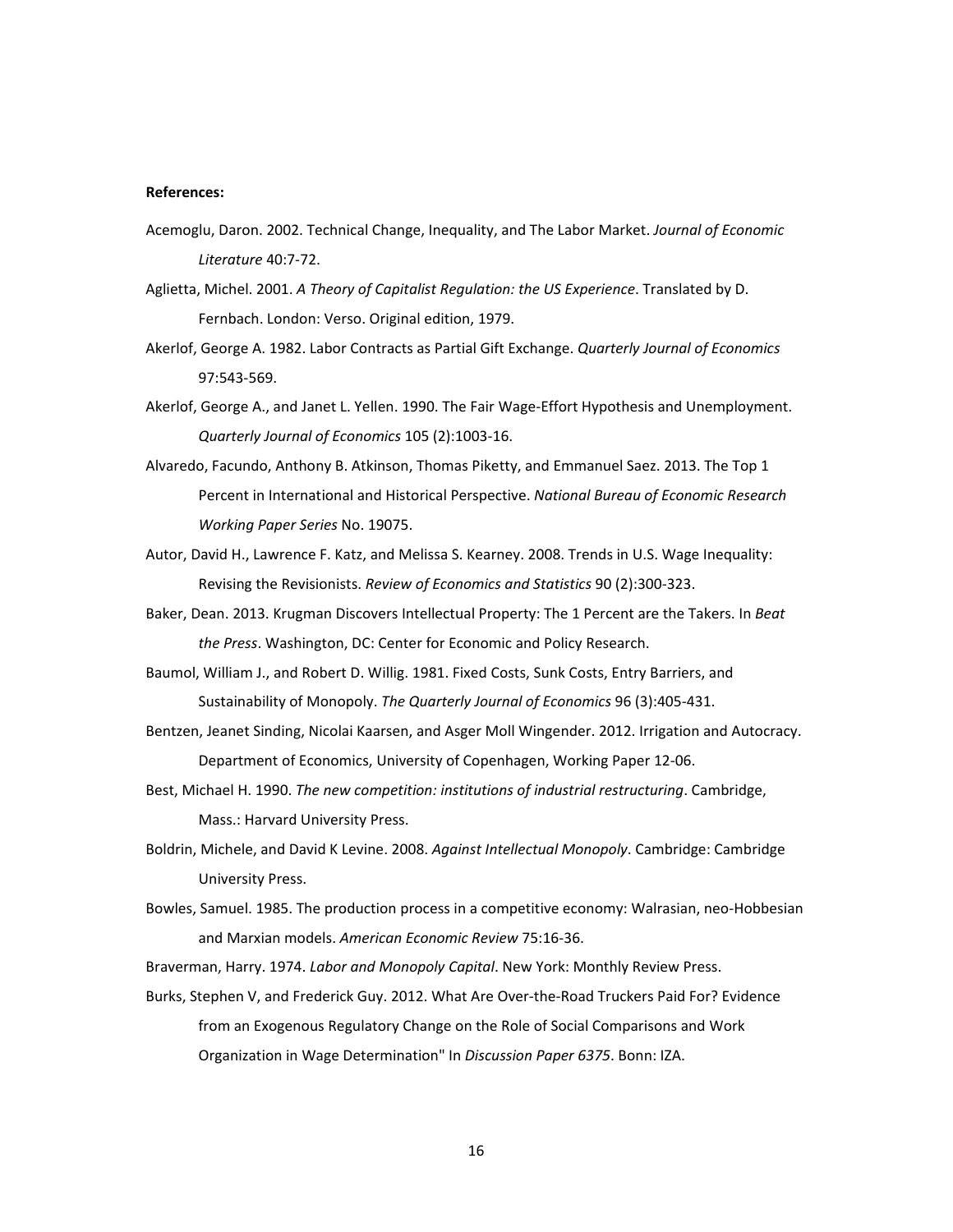Burks, Stephen V, Frederick Guy, and Benjamin Maxwell. 2004. Shifting Gears in the Corner Office: Deregulation and the Earnings of Trucking Executives. *Research in Transportation Economics* 10:137‐164.

Business Week. 2006. Attention, Shoplifters. 11 September, pp. 48‐50.

- Card, David, and John E. DiNardo. 2002. Skill‐Biased Technological Change and Rising Wage Inequality: Some Problems and Puzzles. *Journal of Labor Economics* 20 (4):733.
- Card, David, and Alan Krueger. 1994. Minimum Wages and Employment: A Case Study of the Fast Food Industry in New Jersey and Pennsylvania. *American Economic Review* 84:772‐793.
- Comin, Diego, and Sunil Mulani. 2006. DIVERGING TRENDS IN AGGREGATE AND FIRM VOLATILITY. *Review of Economics & Statistics* 88 (2):374‐383.

Commanor, William S., and Robert H. Smiley. 1975. Monopoly and the distribution of wealth. *Quarterly Journal of Economics* 89 (2):17794.

Cusack, Thomas R., Torben Iversen, and David Soskice. 2007. Economic Interests and the Origins of Electoral Systems. *American Political Science Review* 101 (3):373‐391.

Dube, Arin, T. Williams Lester, and Michael Reich. 2010. Minimum wage effects across state borders: estimates using contiguous counties. *The Review of Economics and Statistics* 92 (4):945–964.

- Estevez‐Abe, Margarita, Torben Iversen, and David Soskice. 2001. Social protection and the formation of skills: a reinterpretation of the welfare state. In *Varieties of Capitalism: The Institutional Foundations of Comparative Advantage*, edited by P. A. Hall and D. Soskice. Oxford: Oxford University Press.
- Freeman, Chris. 1995. The National System of Innovation in Historical Perspective. *Cambridge Journal of Economics* 19 (1):5‐24.
- Freeman, Richard B, and James L. Medoff. 1984. *What do Unions Do?* New York: Basic Books.
- Gintis, Herbert, and Tsuneo Ishikawa. 1987. Wages, work intensity, and unemployment. *Journal of the Japanese and International Economies* 1:195‐228.
- Gøbel, Erik. 2010. The Sound Toll Registers Online Project, 1497‐1857. *International Journal of Maritime History* 22 (2):305‐324.
- Goldin, Claudia, and Lawrence F. Katz. 1998. The Origins of Technology‐Skill Complementarity. *Quarterly Journal of Economics* 113 (3).
- Goldin, Claudia, and Lawrence F. Katz. 2008. *The Race Between Education and Technology.* Cambridge, Massachusetts: Harvard University Press.
- Gourevitch, Peter A, and James Shinn. 2005. *Political Power and Corporate Control: The New Global Politics of Corporate Governance*. Princeton, N.J.: Princeton University Press.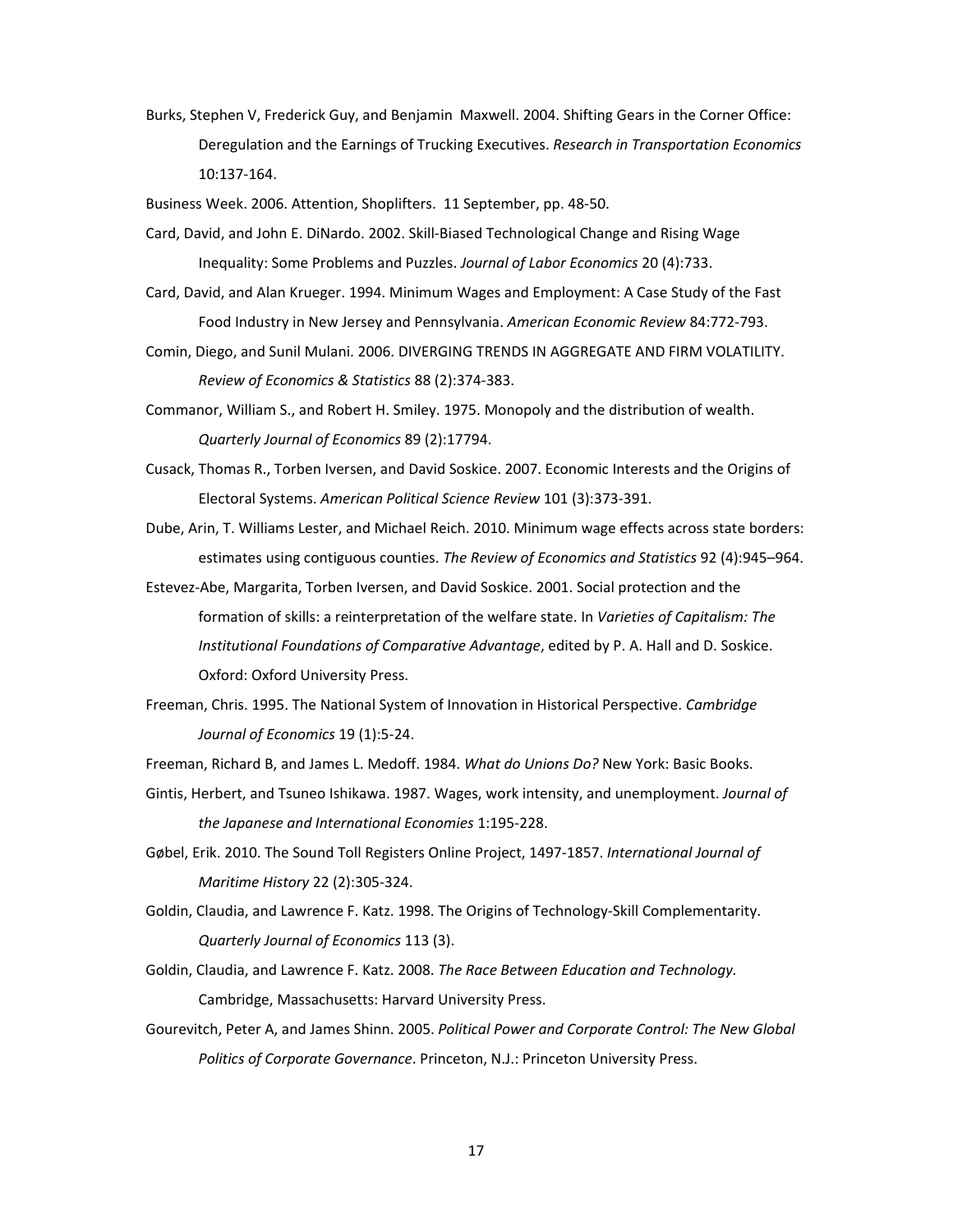- Green, Francis. 2004. Why Has Work Effort Become More Intense? *Industrial Relations* 43 (4):709‐ 741.
- Guy, Frederick. 2007. Strategic bundling: Information products, market power, and the future of globalization. *Review of International Political Economy* 14 (1):26‐48.
- Guy, Frederick, and Peter Skott. 2008. Communications Technology and the Distribution of Income. *Journal of Income Distribution* 17 (3‐4):71‐92.
- Guy, Frederick, and Peter Skott. 2008. Power, productivity, and profits. In *Power, Freedom, and Voting*, edited by M. Braham and F. Steffen. Heidelberg: Springer.
- Hounshell, David A. 1984. *From the American System to Mass Production, 1800‐1932*. Baltimore: Johns Hopkins University Press.
- Howell, David. 1999. Theory‐driven facts and the growth in earnings inequality. *Review of Radical Political Economics* 31 (1):54‐86.
- Josephson, Matthew. 1934. *The Robber Barons: The Great American Capitalists, 1861‐1901*. New York: Harcourt Brace.
- Kelly, John. 1998. *Rethinking Industrial Relations: Mobilization, Collectivism and Long Waves*. London: Routledge.
- Kotz, David M, Terrence McDonough, and Michael R Reich. 1994. *Social Structures of Accumulation: The Political Economy of Growth and Crisis*. Cambridge: Cambridge University Press.

Krugman, Paul. 2013. How are these times different? *New York Times*, 19 June 2013.

- Lee, David. 1999. Wage inequality in the US during the 1980: rising dispersion or falling minimum wage? *Quarterly Journal of Economics* 114:941–1024.
- Lemieux, Thomas, W Bentley MacLeod, and Daniel Parent. 2007. Performance Pay and Wage Inequality. Bonn: IZA.

Levy, Frank, and Peter Temin. 2007. Inequality and Institutions in 20th Century America. MIT.

- Manning, Alan. 2003. *Monopsony in Motion: Imperfect Competition in Labor Markets*. Princeton: Princeton University Press.
- Marglin, Stephen A., and Juliet B. Schor, eds. 1990. *The Golden Age of Capitalism*. Oxford: Oxford University Press.
- Marx, Karl. 1859. *Contribution to the Critique of Political Economy*.
- Mishel, Lawrence, John Schmitt, and Heidi Shierholz. 2013. Assessing the job polarization explanation of growing wage inequality. In *EPI Working Paper #295*. Washington, DC: Economic Policy Institute.
- O'Sullivan, Mary. 2001. *Contests for Corporate Control: Corporate Governance and Economic Performance in the United States and Germany* Oxford: Oxford University Press.